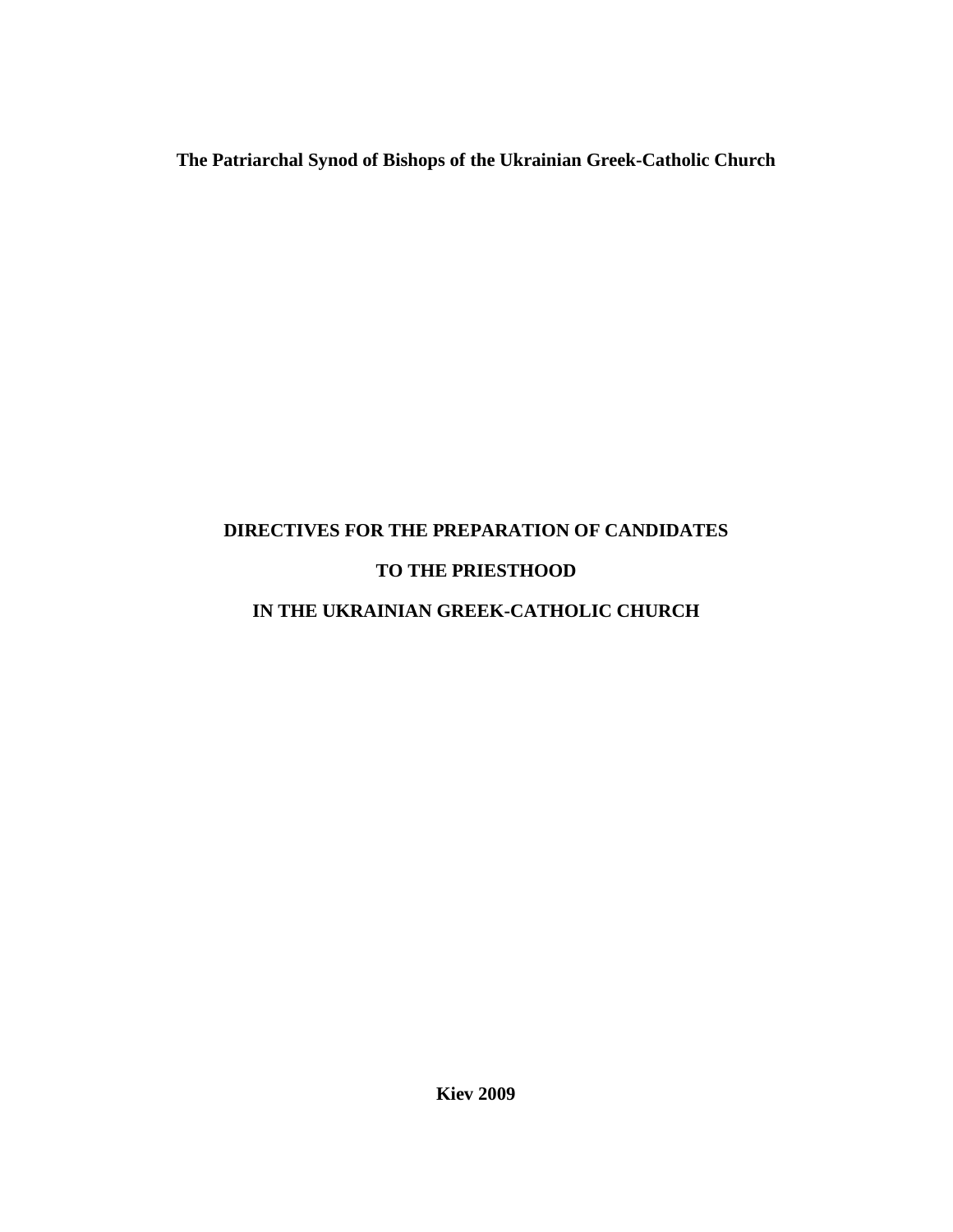## **CONTENTS**

#### **Preface**

Letter of His Beatitude Lubomyr to priests, deacons, and seminarians on the occasion of the proclamation of 2009 as the year of Christian vocation with a special accent on the priestly vocation.

#### **I. General Introduction**

Introduction Sources for the Program of Priestly Formation in the UGCC Theological foundation of the priestly vocation Those responsible for the formation of the priestly vocation Role of the eparchial bishop in the development of the priestly vocations Role of the family in the development of priestly vocation

#### **II. Acceptance of the Candidate to the Seminary**

Basic preparatory course Norms for acceptance of a candidate to the seminary

## **III. The Seminary, a Community of Formation**

Personal Formation Spiritual Formation Intellectual Formation Pastoral Formation

#### **IV. Continual Formation of the Priest**

#### **V. Conclusion**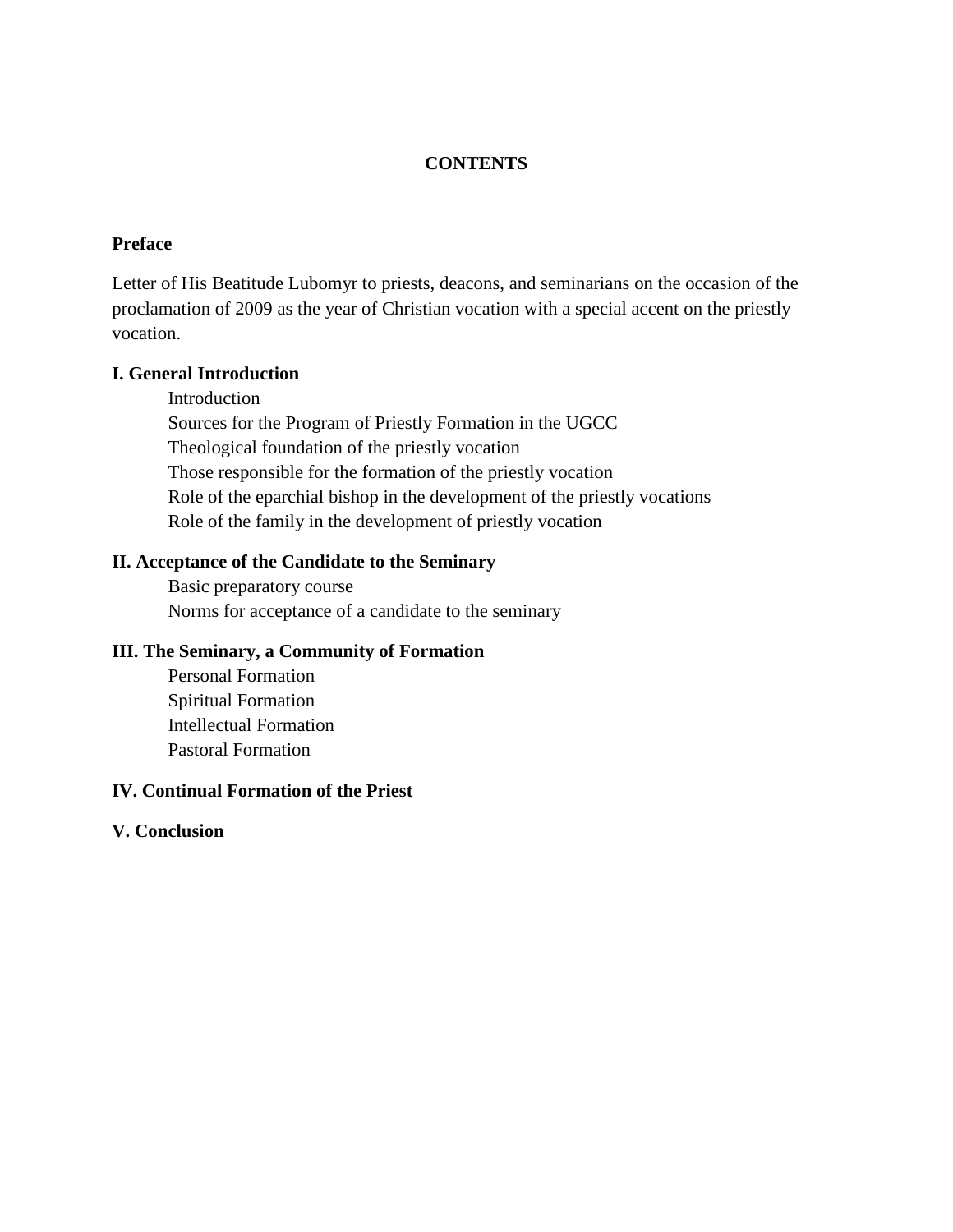#### **PREFACE**

His Beatitude, Lubomyr (Huzar) and the Patriarchal Synod of Bishops of the Ukrainian Greek Catholic Church in their session of August 2005 took under consideration the question of priestly formation. Continuing deliberation on this question, the Synod established a Commission comprised of rectors of seminaries of the Ukrainian Catholic Church, including rectors of religious communities and institutes of higher learning in Rome. According to canon 330, §3 from the Code of Canons of the Eastern Churches, the Commission authorized the preparation (drawing up) of a program for the formation of priests in the Ukrainian Greek Catholic Church. His Grace Most Reverend Bishop Lawrence (Huculak), head of the Commission of Priestly Formation wrote a letter to all rectors of the Ukrainian Catholic Church inviting them to participate in preparing this program. The result of this protracted and painstaking work, which took as its basis the heritage of the fathers of the church, and the Apostolic letter of Pope John Paul II *"Pastores dabo vobis"* and founded on experience of professionals who took part in this project.

In September of 2008, the Synod of Bishops of the Ukrainian Greek Catholic Church established a Patriarchal Commission for Priestly Formation in seminaries, and accepted with corrections and additions the document "*Directives of the Preparation of Candidates for the Priesthood in the Ukrainian Greek Catholic Church*", with authorization for five years.

In the name of the Synod of the Ukrainian Greek Catholic Church, I offer my prayers and express my gratitude to all who carry out an important role in the work of priestly formation. As head of the Patriarchal Commission for Priestly Formation in seminaries, I proclaim this document for official use as a guide, which shall be used by all seminaries in the Ukrainian Greek Catholic Church, in the eparchies and monasteries in Ukraine and beyond its borders.

+Ken (Nowakowski) Head of the Patriarchal Commission for Priestly Formation in Seminaries

Given at the Cathedral of the Blessed Sacrament, on April 26, year of our Lord 2009 on the day of the announcement of the blessed Priest-martyr Omelian Kovch patron of pastors of the UGCC.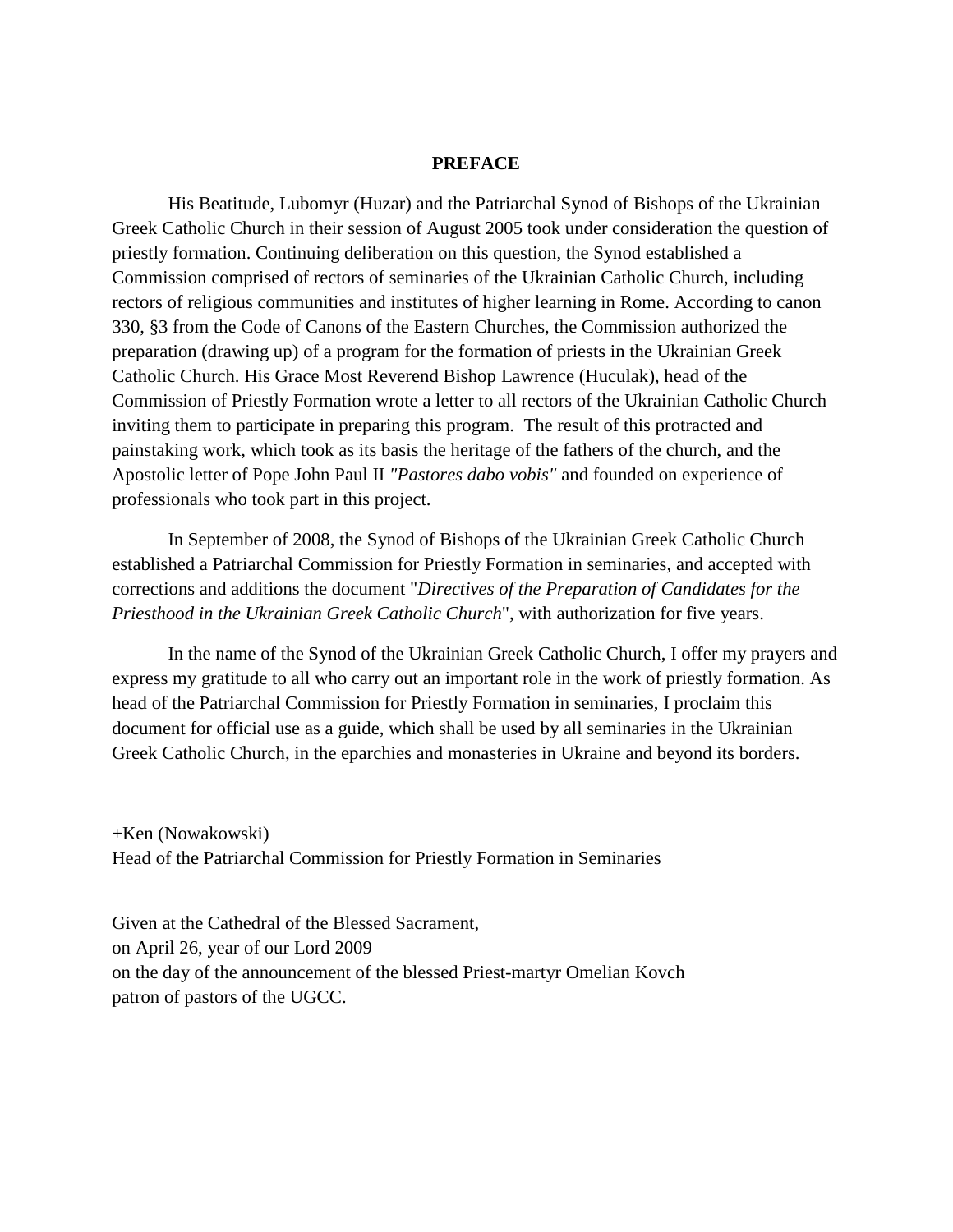#### **Address**

#### **of His Beatitude Lubomyr to priests, deacons, and seminarians on the occasion of the proclamation of 2009 as the year of Christian vocation with a special accent on the priestly vocation**

To the Honored and Reverend Priests and Deacons, to dear seminarians, peace and God's blessing! Dearly Beloved in Christ!

*"You, man of God… pursue righteousness, devotion, faith, love, patience, and gentleness. Compete well for the faith. Lay hold of eternal life, to which you were called when you made the noble confession in the presence of many witnesses."* (І Tim. 6: 11-12)

#### **Introduction.**

The Synod of Bishops of the Ukrainian Greek-Catholic Church which took place in September of last year decreed to continue in 2009 the theme of the Christian vocation, with the accent on the vocation to the rank of the clergy. In this connection for all our faithful one wide explanation of this theme was recently published. Now I wish to appeal in a special way to persons who have accepted the vocation to the priestly status. I am doing this with one letter, directed both to already mature, experienced priests and to students who have recently begun studies, because a vocation is not only an invitation to enter the seminary, but also it is a task entrusted by God, which gives a special character to the life of the man who has felt the Lord's call and wants to prepare well to fulfill it and implement it in the best way possible.

Before clearly detailing the qualities and mission of the clergy, I want to turn your attention to the message of Metropolitan Andrey (Sheptytsky) to the clergy, written in March 1934. In it he recalls the horror of the Holodomor [forced famine] in the Dnipro River area, and also describes the spiritual and moral status of our people in general. This description in general is very sad; it is almost 100 % possible to apply to our days. The Metropolitan does not give a detailed analysis of the reasons for that time's situation, leaving it for historians and psychologists, but poses the question which is the title of this message: Who is guilty? Asking who is guilty for such a spiritual ruin, he searches for ways by which it is possible to lead our nation out of such a crisis. For the last 75 years our people have lived through various moments: very bright and very threatening. Not wishing to analyze them and to ascribe to someone the guilt for everything bad that happened in that time, I want to look at the future and to search for ways and means of making our whole nation spiritually healthy, a nation which the divine mercy today comforts with the independence of the state and freedom of the Church. Being in agreement with the Servant of God Metropolitan Andrey (Sheptytsky), I want to pay regard to the extraordinarily important role of the clergy on the road to the future, in which truth, beauty and good will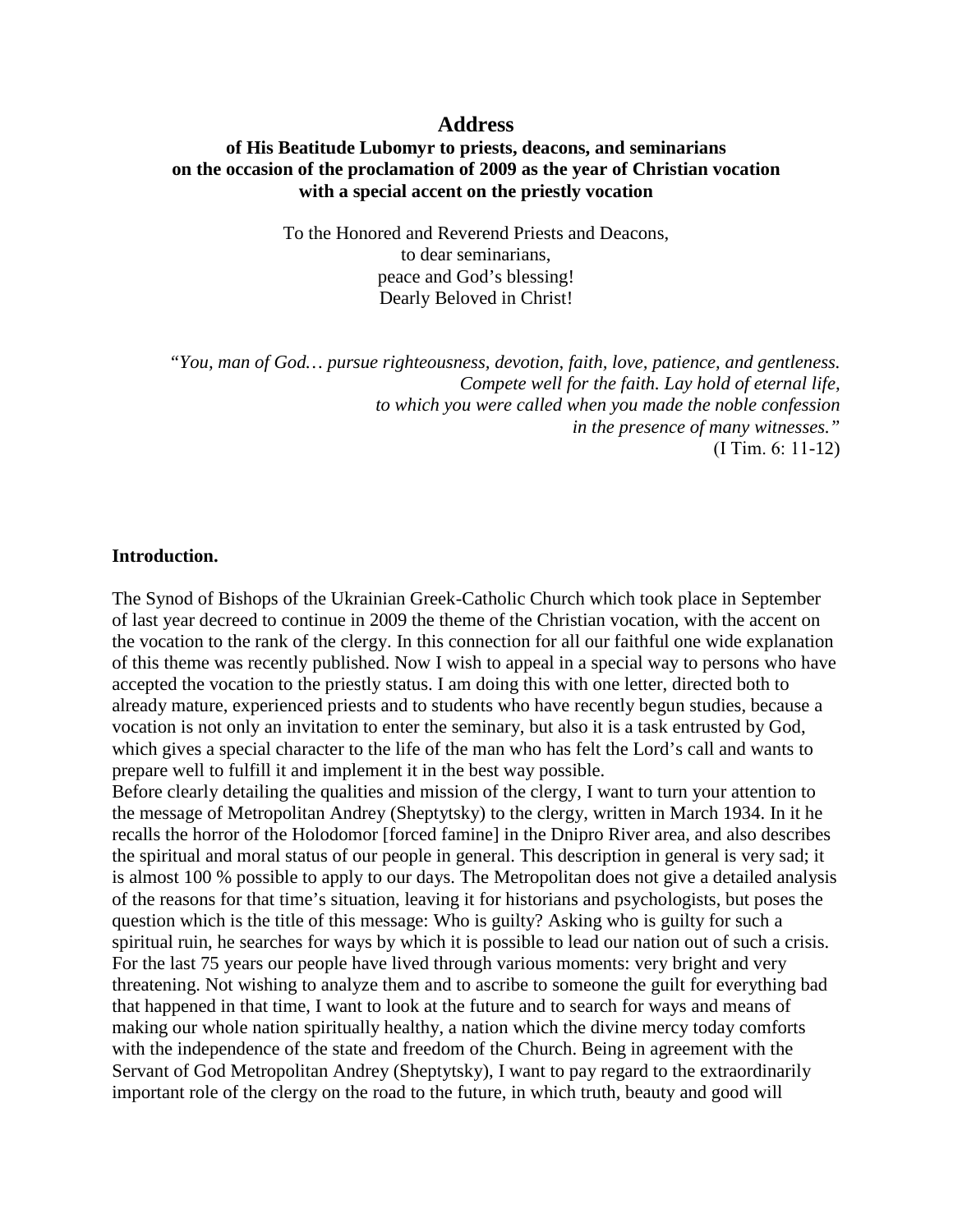dominate. I do this especially joyfully in a year in which we consider the Christian vocation, emphasizing the priesthood.

## **The dignity and mission of the priest.**

The Old Testament describes the history of the people of Israel, whom the Lord God chose to be the transmitter of His promise about the coming Messiah-Redeemer. With the arrival of Jesus Christ, God's Son incarnate, that is, at the time of the realization of the promise given in paradise, the vocation to holiness spread to all humanity, and all those who accepted the divine appeal regardless of nationality or culture, those gathered in Christ's Church, create the People of God. Among the members of this community the Lord God calls the clergy who – as bishops, priests or deacons – have to serve their brothers and sisters, to be for them teachers, sanctifiers, and pastors. They should announce to them the divine teaching, administer the holy sacraments, lead the People of God, of whom they are members, to holiness, to closeness with the source of all life – God. The dignity of the priest is based on the fact that he is a living icon of Christ, the Good Pastor, among the faithful with the power and by the action of the Holy Spirit. The source of dignity of the priest is the eternal priesthood of Christ.

Our Ukrainian people preserve a still very living awareness of that dignity and mission which the gracious Lord provides to priests: people gladly listen to pastors and are ready to trust them. And this imposes an enormous responsibility on those whom the Lord called to this rank and whom He charges to lead souls to the Heavenly Kingdom now on earth and in eternity. The priest has to accept his holy task not proudly but with sacred trembling of the soul, because, as was said to him on the day he received the holy sacrament of the priesthood, for every soul entrusted to him he has to give an answer.

# **The importance of prayer.**

In the face of such responsibility feeble man has one source of necessary strength, the Lord God alone. Church administrators and lay people would wish that every priest was at the same time a capable administrator, manager, organizer, a good catechist and teacher, speaker, singer, activist, and able to lead various societies at the church. This would be good, if it indeed was like this. However, it is unrealistic to expect that all these features be combined in one person. Every priest, as well as every person, has certain talents which serve him in order to be a good pastor. However, there is one feature without which a priest cannot be himself: he must be a man of God. This characteristic is not the fruit of some innate talent, but of ongoing and heartfelt prayers. In everything that a priest does, the people entrusted to his spiritual care must feel the work of God's grace. Otherwise he remains only a good worker, but not a real priest. There are two main forms of prayer: liturgical and private. A priest has to practice both. The Divine Liturgy, Matins, Vespers and, when possible, other parts of the Church's rule have to be his daily spiritual food. Certainly it is better when a few people take part in this prayer, and this should be a goal. A large number of those present is not necessary, because of tasks of daily life which make it hard for the laity to take part in liturgical services. However, there are a few persons in every community, mostly it is older people, who gladly come to church daily. The experience of zealous pastors proves that such services are possible, especially where there is a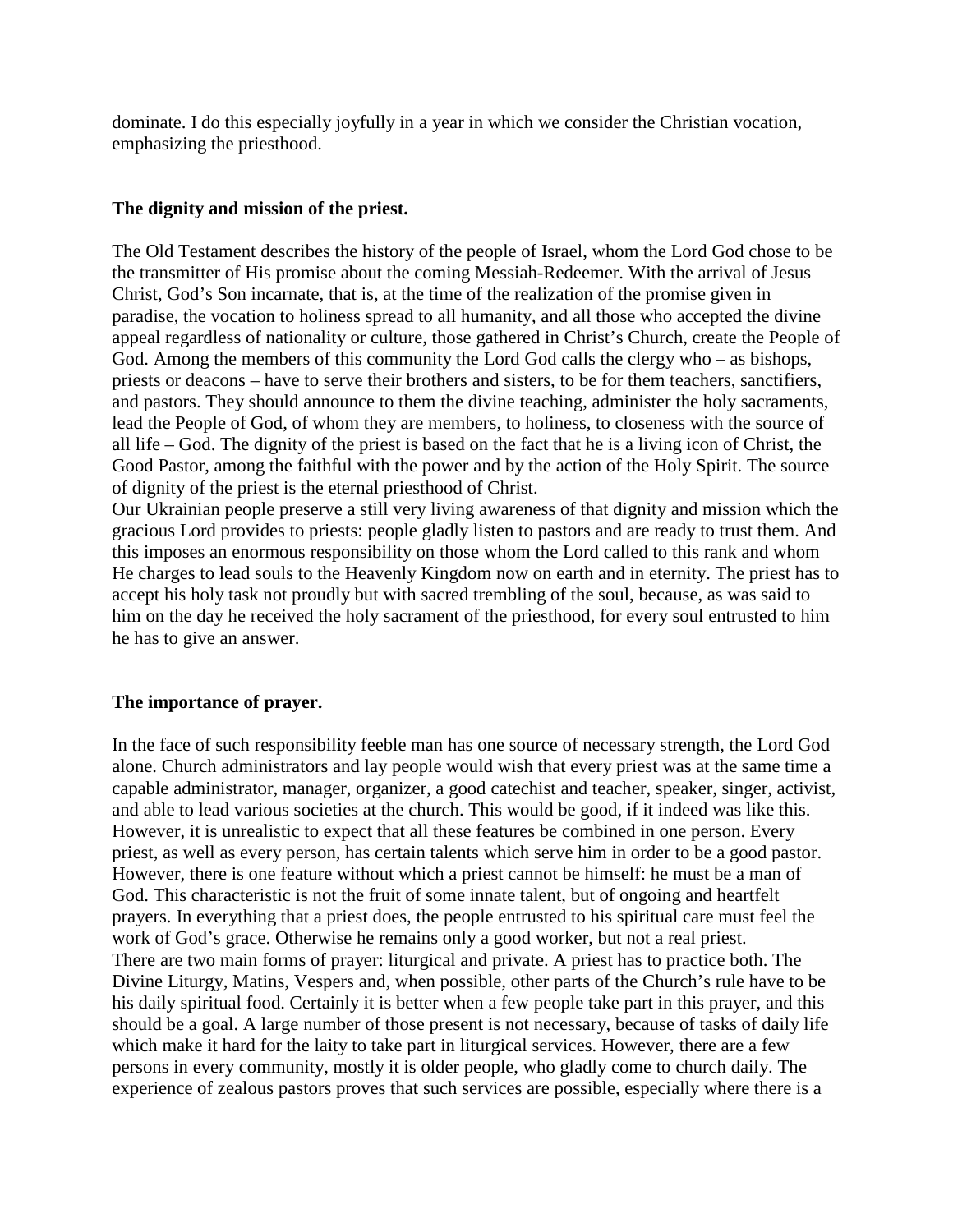church or other premises for prayer. Liturgical prayer is communication with God, it is the prayer of the Church; it is the prayer in which Jesus promised His special presence. Through liturgical prayer the Lord sanctifies the human being without his own effort, something like the way in which in nature a body which lies motionless becomes tanned from the sun's rays. Sometimes priests ask whether they have the obligation to recite prayers from the book of hours, that is, liturgical prayers. In answer somebody alludes to the law, considering such prayer an undeserved load from which it is necessary to be freed. It is better to answer by posing the question: "Do we need to eat daily?"

In addition to liturgical prayer, a priest needs also personal spiritual practice, even daily. We know already from studies in the seminary that it is necessary to read Holy Scripture and to reflect on it prayerfully. God's word written in the Bible is the same word which created the world. Holy Scripture is not just one more devout or scholarly book. Reading it, we can from the mouth of Jesus Christ, after 2000 years, hear the word of God, this word with which the Lord God from the beginning of the world speaks to us, which cleanses and sanctifies. In addition, a priest with the words of prepared prayers or with his own prayers should present before the Redeemer his own necessities and the necessities of the people. Somebody considers mistakenly that it is very useful to engage in many projects or matters, and that time devoted to prayer is lost time. Only that man to whom faith is lacking can so think, because the success of the clergy is from the Lord. We as human beings are very limited and able to do little, but the Lord God, operating through us, can achieve successes worthy of our surprise. Through prayer we become remarkable instruments in God's hands. What does it mean to be good instruments in the divine hands? It means to be ready to answer His call, and also to care for purity of heart and soul, leaving all that can hinder us, through daily examination of conscience and, mainly, through the frequent reception of the holy sacrament of confession. Let us remember the prayer during the Divine Liturgy before the reading of the Holy Gospel: after the request to help us to understand the Gospel lesson we say: "Instill in us a fear of Your blessed commandments that we may subdue all carnal desires, and follow a spiritual way of life, thinking and doing all that pleases You."

#### **A pastor is a teacher.**

When Jesus Christ, as the apostles and evangelists inform us, began His public mission, He taught and performed miracles. The main means of His activity were words, and the miracles served as signs through which He confirmed His divine teaching. Jesus Christ established the Church so that it might continue His saving mission throughout the ages. The Church carries out this task mainly through priests. The teaching authority of the pastor puts large requirements before him. First of all he must learn and understand very well the content of the divine teaching in order to pass it on in a simple and clear way. Each seminarian has to be very intent and have a sense of great responsibility for those whom in time he will help study the divine law. However, the years conducted in the seminary are only the beginning. They are not sufficient to know properly the divine teaching. During his whole life the pastor has to try to make deeper and update his knowledge and understanding of theology and all related studies. A good priest loves a book and tries to recognize widely the different aspects of human life and activity. He must be erudite, not for the sake of human glory or complacency, but in order to be able to understand better divine and human truths. It is not enough for a pastor to be devout. He also has to be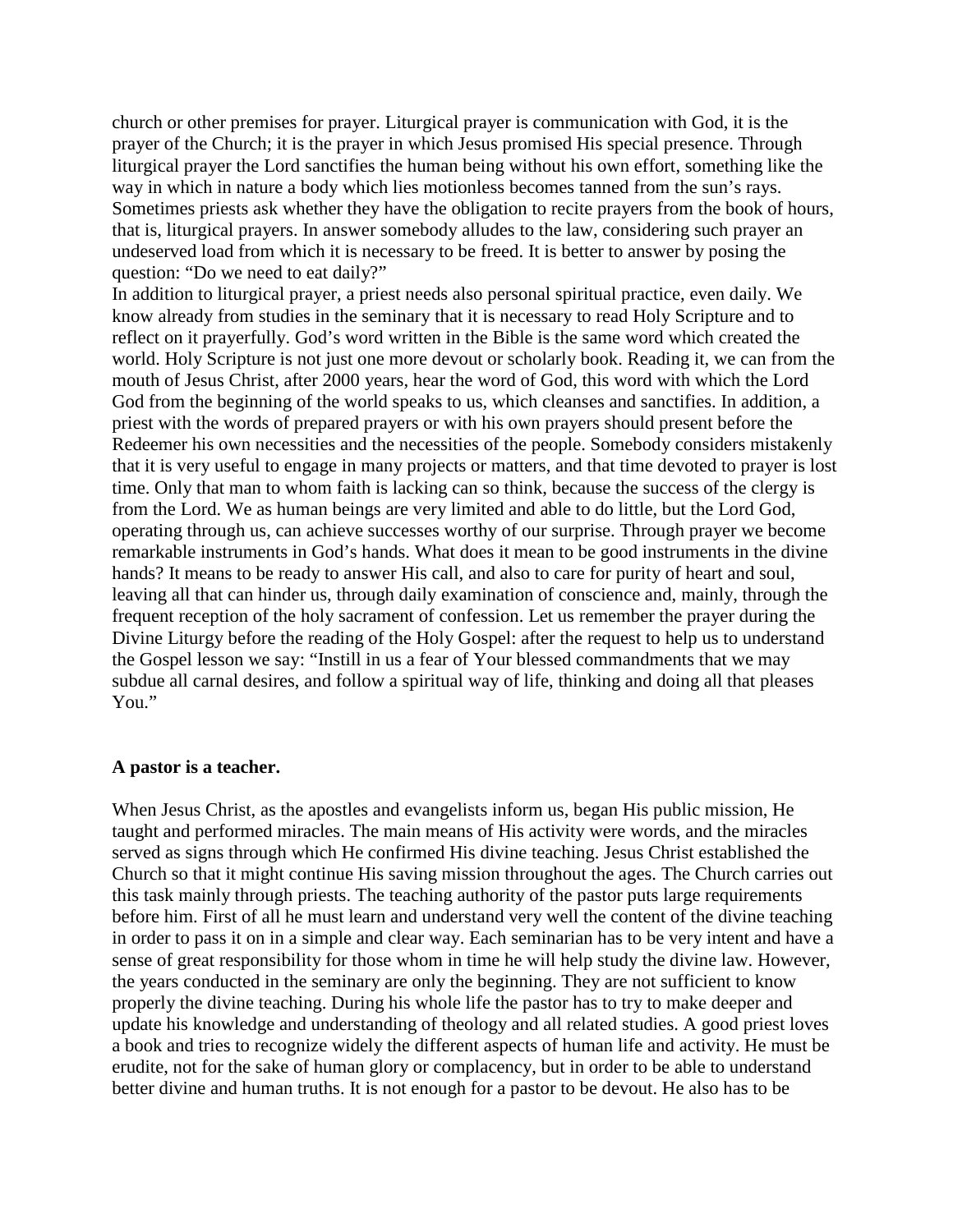educated so that his piety can operate effectively. Ongoing self-improvement on the intellectual plan is as necessary as ongoing spiritual formation.

A pastor has many occasions to be a teacher, and devout people want to hear authoritative teaching from him. The most important means for a holy teacher is the sermon, God's living word. It is very annoying to hear when our laity, older and younger, loudly complain about the quality of sermons. Some of them turn away their attention when the sermon begins during the Divine Liturgy, others demonstratively leave the church. Should this be so? Certainly not. What is the cause of such a situation? Many pastors, not estimating the importance of the sermon for spiritually building up the community, simply do not take pains to give healthy food for people's souls. Some prove themselves correct, saying: "I do not have talent, I am not able, I am not a Chrysostom." There is no doubt that, regarding preaching, different pastors have different capabilities, but it should not be forgotten that the success of a sermon depends not on eloquence, but the simple and clear teaching of God's truth. The secret of a good sermon consists in its preparation. Every priest who studied well in the seminary can prepare a solid sermon. It is necessary only to want to do it; practically this means to devote enough time for this important task. To underestimate the importance of the sermon is obviously to dispute the example of the Redeemer.

A pastor teaches also by other methods: teaching while administering the holy sacrament of confession, by advice for individuals who come to him for help, by words at different parish meetings, by articles in parish bulletins or the eparchial newspaper. These are means which need to be used and for which, as was already mentioned above, it is necessary to prepare carefully. Preaching the divine word sets another important requirement before the pastor, namely: to believe in what he preaches and in accord with this faith to arrange his own life. In a priest, words and deeds have to be one and the same. The behavior of the priest is a necessary addition to the divine teaching which comes from his mouth. Incongruous behavior is an outrage to the divine teaching and unbelievable in its consequences for harming souls searching for God. Can only a holy man preach? None of us is so holy that it would be possible to apply to him Jesus' words: "Which of you convicts me of sin?" (Jn. 8:46) However, each of us has to try to live submissively and very consistently according to the divine law, because actually this effort of ours is expected from us by the souls entrusted to us, even those who are looking to justify themselves in our falls.

We often hear the question: "Which parish is good?" Some consider that this is the one which is well organized or which has accumulated much property. However, the suitable answer is that this is a Church community in which sinful people – because the Church consists of sinful people – try with all their strength to live in a Godly way, and among them in first place is their pastor. In everything that he does the desire as much as possible to execute God's and the Church's law must prevail.

#### **Church ministry.**

The holy sacrament of the priesthood blesses the person who receives it, but it is given as a means for ministry to the holy Church. The concept of "ministry" is interpreted in various ways. Some consider the servant as fully subject to the community, that the priest should do what he is told. Another view – that the priest has to serve the community: to say only what is pleasant to the people and in everything to satisfy them. Both these views conflict with the nature of the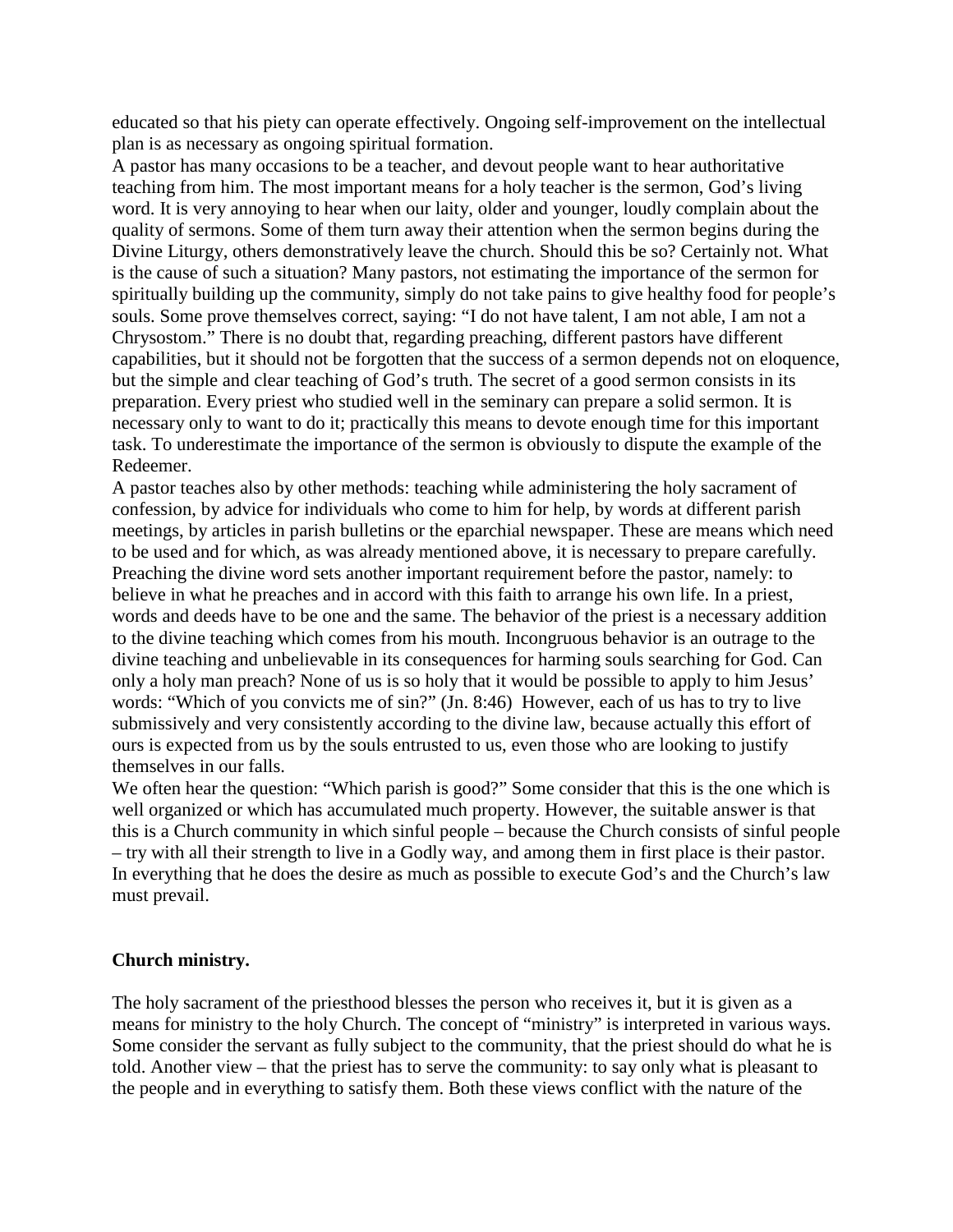priest's ministry. But there is quite an opposite position: it is accepted by those priests to whom the concept of ministry is foreign and who consider that they are assigned to dominate and that the right to give orders is given to them. Such priests forget about the Divine Teacher, who praised the apostles and disciples because they recognized Him as Lord and Teacher. However, about himself He said: "I came to serve, not in order to be served." To serve in the same way as Jesus Christ did is a great art. A good priest reads the Gospel texts carefully in order to be inspired by Christ's spirit and to get to know His example. Jesus Christ distinctly and very expressly presented the will of the Heavenly Father: He praised or scolded, when necessary, mercifully received the sinner, set him on the road of righteousness, patiently listened, accepted praise, but did not reject the cross. He fully accepted the Lord's will and gave His life for humanity. This is our ideal. To such qualities of a leader-servant, adults, old and young people, and children react and gladly follow him. One of the three tasks of a pastor is to be a pastor based on the example of the One who said: "I am the Good Pastor who leads the flock to the good pasture, who protects it from wolves, who spares no effort to find the lost sheep." Such a pastor can be only a man who indeed trusts Christ and does not look at his life in the categories of the sinful world. And here there is a great paradox: the pastor who in the complete sense of this word is a good pastor and who, it would seem, leaves nothing for himself, and gives all, receives great internal satisfaction from the Lord and creates around himself an atmosphere of quiet happiness and real gladness.

#### **Temptations of the pastor.**

It is a great tragedy when the priest's perception of the world is totally worldly. Young people who, to a large extent, have accepted the categories of values of their surroundings, in our time are thus alienated from a genuine Christian spirit, and thus enter the seminary. The long time of study and formation in the seminary ensures that students have the opportunity to assume Christ's spirit, and so to be able to look at the world with the eyes of faith. The pastor who does not understand this internal change from an essentially worldly to a Christian world view is not able to respond properly to his vocation. He continues to search for earthly values, human glory, benefits, easy money and the accumulation of material goods.

It is necessary to turn attention here to the fact that there is a wide difference between the need for money – since everybody needs it, and the priest, in particular, as one who bears the responsibility for his own family – and the love of money. Among the temptations with which the evil one tries to ruin a good pastor, love of money is one of the main ones, because, on one hand, it makes the pastor a tradesman, a merchant of spiritual things, and on the other, it deprives him of the respect of the people entrusted to him. The issue is respect, which is not human glory but a sincere acknowledgement that the priest believes in what he preaches.

The second major temptation for a pastor is improper attention to his own spiritual, intellectual and cultural development. It is known to all that living organisms can only grow or decay. The priest who does not tend to himself and does not care about his growth because of pride, laziness, emptiness of spirit, or some dependence, stops living spiritually and becomes unable to pass on to another the spark of life. Such a condition is very devastating. That is why it is necessary to entrust all priests to the fervent prayers of the whole Church, so that the one who is striving will continue to the end, and the one who, God forbid, has fallen down, will rise again.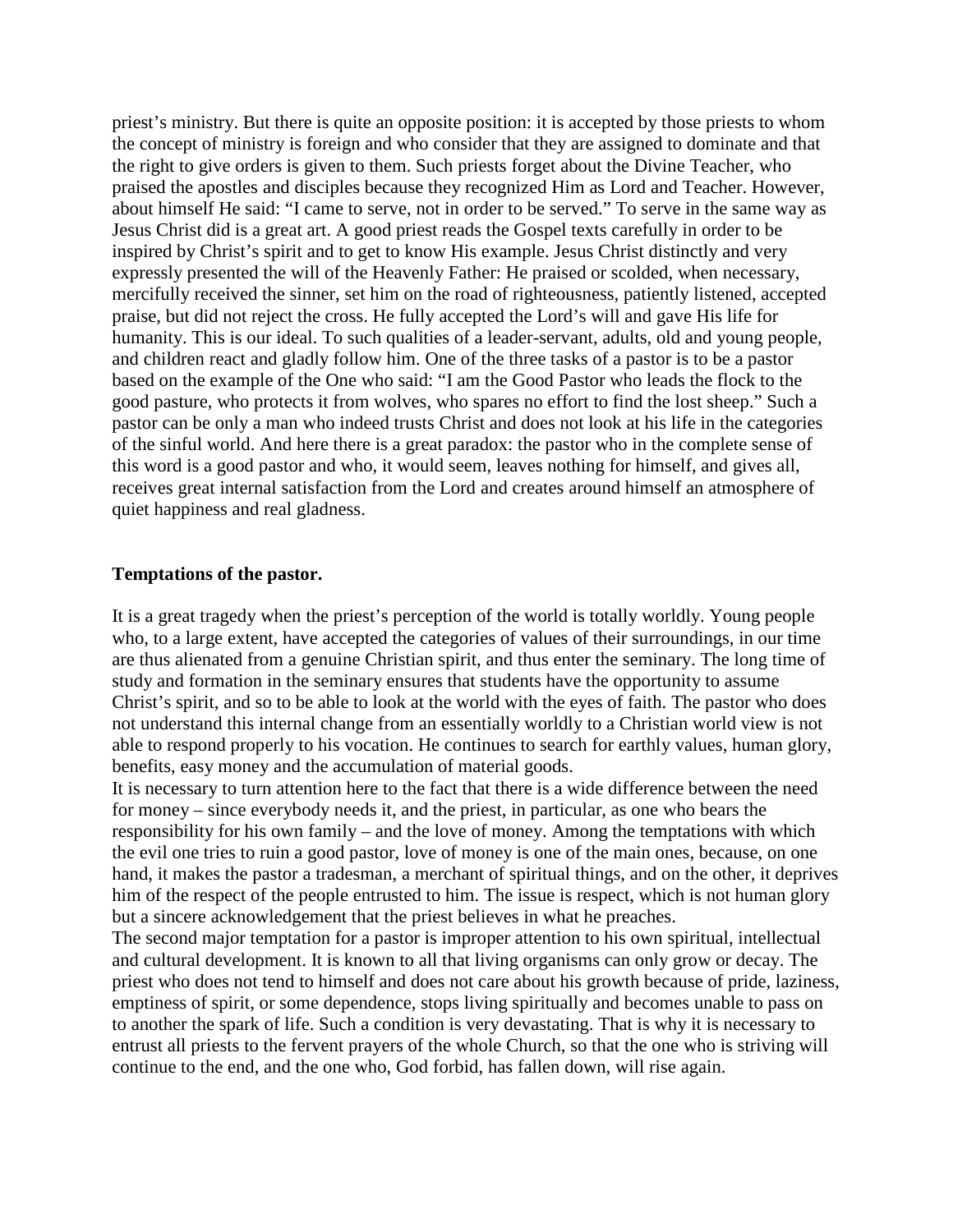#### **The priest and his community.**

The basic unit of the Church as a society of people is the Church community. The typical community is a parish. It is an organized, well-formed group of people who live in a specified territory. A pastor is the spiritual leader, teacher, sanctifier and pastor of this community. He leads the faithful in prayerful liturgical life, he cares for their spiritual development through administration of the holy sacraments and fulfilling other so-called "needs." A good priest tries to get to know every member of this community and to help them to live a Christian way of life. He knows everyone who is sick, miserable, and needy in the community. Nobody is excluded from his loving care. When someone from the community does not take part in its life, especially that of prayer, he finds this person, goes to him with an open heart, and invites him to the community. The pastor is near to every person in the community. He is open to conversation, especially with young members of the community. He tries to make Church fraternities and societies better reflect the Christian life style. This is not even to mention catechesis: the deepening of the understanding of faith in the community, whether for adults, young people, or children.

Not every Christian community is a parish. It often happens, especially now in Ukraine, that the Christian community needs to be established; for diverse reasons those who should belong to it are scattered territorially or spiritually forgotten. The priest who comes to such a territory must actively search for those who have a right to his spiritual care. This requires great efforts, prudence, deep faith, patience, and above all sincere prayer. It is necessary to be ready for many inconveniences, a lack of understanding, or even opposition. The nature of this ministry is called "missionary," and makes up an important part of the life of our Church today. It is necessary to prepare properly for this type of work. It is possible even to say that it requires a special vocation. However, there is no doubt that the Lord God gives to the Church the necessary workers. And the one who feels the calling to such a vocation, and who understands the real mission of the Church, should not escape from it, but rather, with complete trust in the Lord God, should begin this difficult work.

The Church community is the laity. By the virtue of the holy sacraments of baptism and chrismation (confirmation) the laity also, as the Second Vatican Council recalls, take part in the prophetic, priestly and kingly ministry of Our Lord Jesus Christ. The priest in the holy sacrament of the priesthood receives the ministry of the priesthood in addition to a special participation in the priesthood of Jesus Christ, and this is the basis of his triple ministry as teacher, sanctifier, and pastor. Every pastor has to understand well these two truths of our faith, and in his pastoral ministry to encourage the greatest number of souls which are entrusted to him to carry out the vocation of the Christian laity. The parish or Church community in general is a large communal group, in which all members, both the clergy and the laity, are involved together. Only through cooperation, understanding, and mutual respect for one another is it possible to build up the Heavenly Kingdom, and thus promote the sanctification of the world and all that is around us, as our heavenly Redeemer wishes. Between the pastor and those lay people entrusted to him there has to be mutual respect and close cooperation. Inasmuch as this is carried out in a certain community, it especially appears in critical moments, when someone has fallen, or at least failed. In this case the pastor with all his strength should try to save the person, and if the unfortunate one is a pastor himself, a healthy Christian community has to show its support. All of us are members of the holy Church and have to instantly react to cases of the fall of a priest, to help him with love, advice, without spite or the humiliation of his dignity, to help him on the way in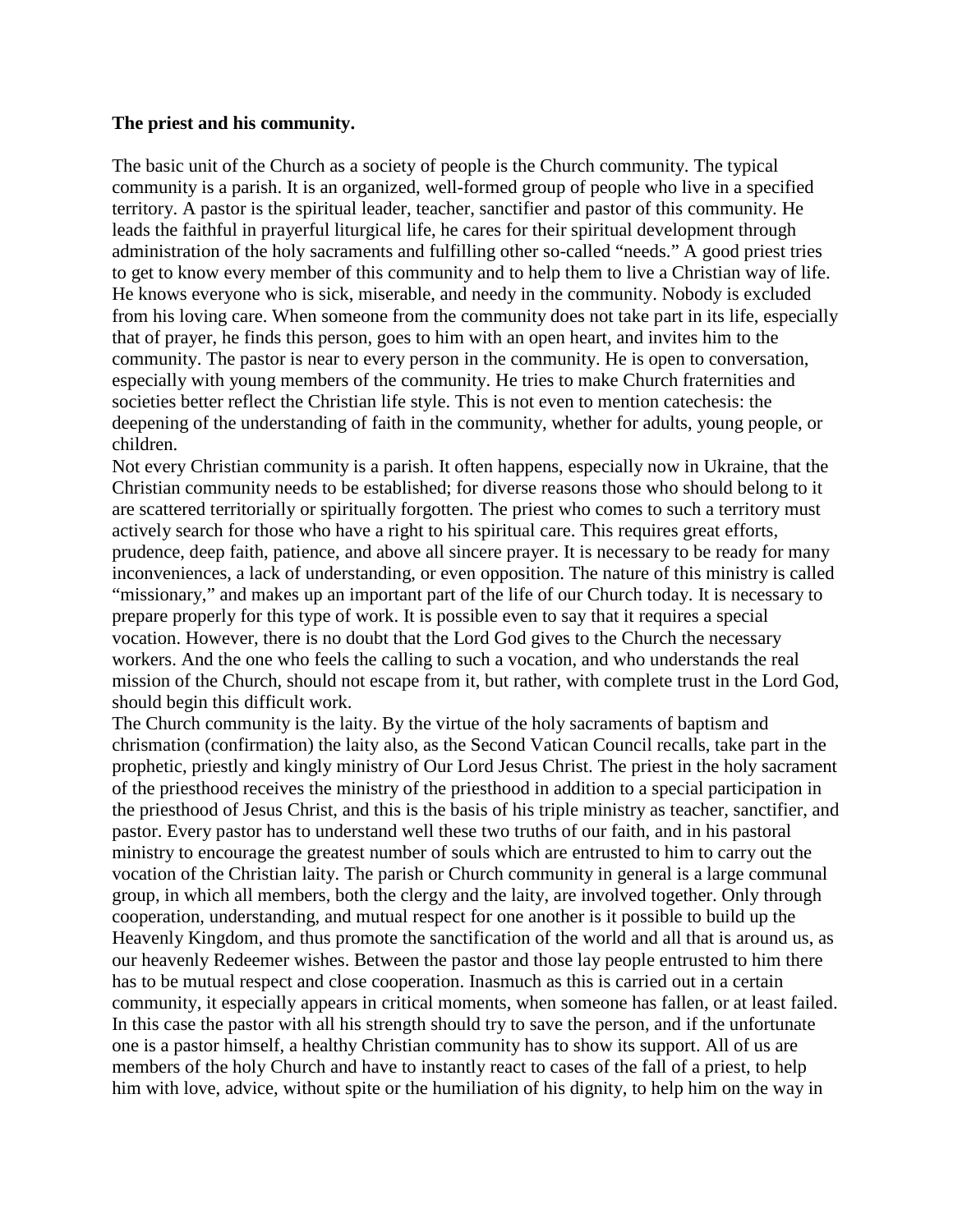which a standard-bearer helps soldiers who have fallen down injured in a fight, because they know that the army without a flag is easy prey for the enemy.

The pastor should always remember that he is also a member of the community in which he lives, a community with its social necessities. He has to be closely connected with the community and support all healthy, positive initiatives in educational, cultural, economic and political life. At the same time it is necessary for him to be vigilant and stay apart from all that would cheapen or compromise his spiritual ministry. In our Church we have many examples of priests, great civic activists thanks to whom education is promoted in our communities, villages and cities were rescued from drunkenness, people learned to manage things successfully, and all society became richer because of the co-operative movement. All that justifiably benefits the welfare the community cannot be strange or distant from a good pastor.

#### **The priest's life.**

Reading the above-mentioned various truths of the faith and elements from the experience of life, someone might think that the issue here is the pastor as an independent entity. I wish to avoid the possibility of such an erroneous understanding, because in our daily life we have to talk about clergy in the plural, in a community of fellow brothers. This is extraordinarily important, because a solitary priest is exposed to a great number of dangers: psychic solitude and various dependencies that strongly threaten the loss of the holy faith. Priests have to live as in a community: communicate often, meet on various occasions, try to work with a spirit of cooperation, exchange experiences in ministry and so on. In the community, the priest finds necessary support, which gives him courage and inspiration to be a good servant of Christ. Priests should have a living feeling of solidarity, foster real friendships, protecting a pastor's good name, helping each other to grow, preventing one another from falling, and mercifully rescuing those who have been broken. When one speaks about solidarity, it is necessary to remember the practical aspect, because often a pastor who works in a large community has everything in abundance; while other ministers living in small communities, are barely surviving. For all priests it should be self-evident that it is necessary to share material goods. In the Byzantine tradition a priest can be a married man. Some consider this a special privilege of our tradition. However, it is also possible to call the unmarried status of a priest a privilege, when together with a vocation to the priestly status a man receives also the charism of a vocation to the unmarried state. This state does not make someone automatically more holy or a better priest. It is only a powerful means for one who with Divine help is ready to use it 100 percent. The unmarried state, being similar to the monastic life, has always received great respect in Christ's Church, and it is desired that every *sui juris* (particular) Church of the Eastern tradition have an adequate number of unmarried priests. If they fully live their vocation, they can do much for the people of God.

The married priest equally can be an exemplary divine servant, because he has other means to witness to Christ, in particular an exemplary married and family life. The priest, as is known to all, is always living in some sort of community. His example can be instrumental in raising the general standard of family life in the Christian community. It is important here that the priest and his wife be conscious of this special vocation. The witnessing of persons united by the charism of family life becomes a very powerful and convincing means in the normal circumstances of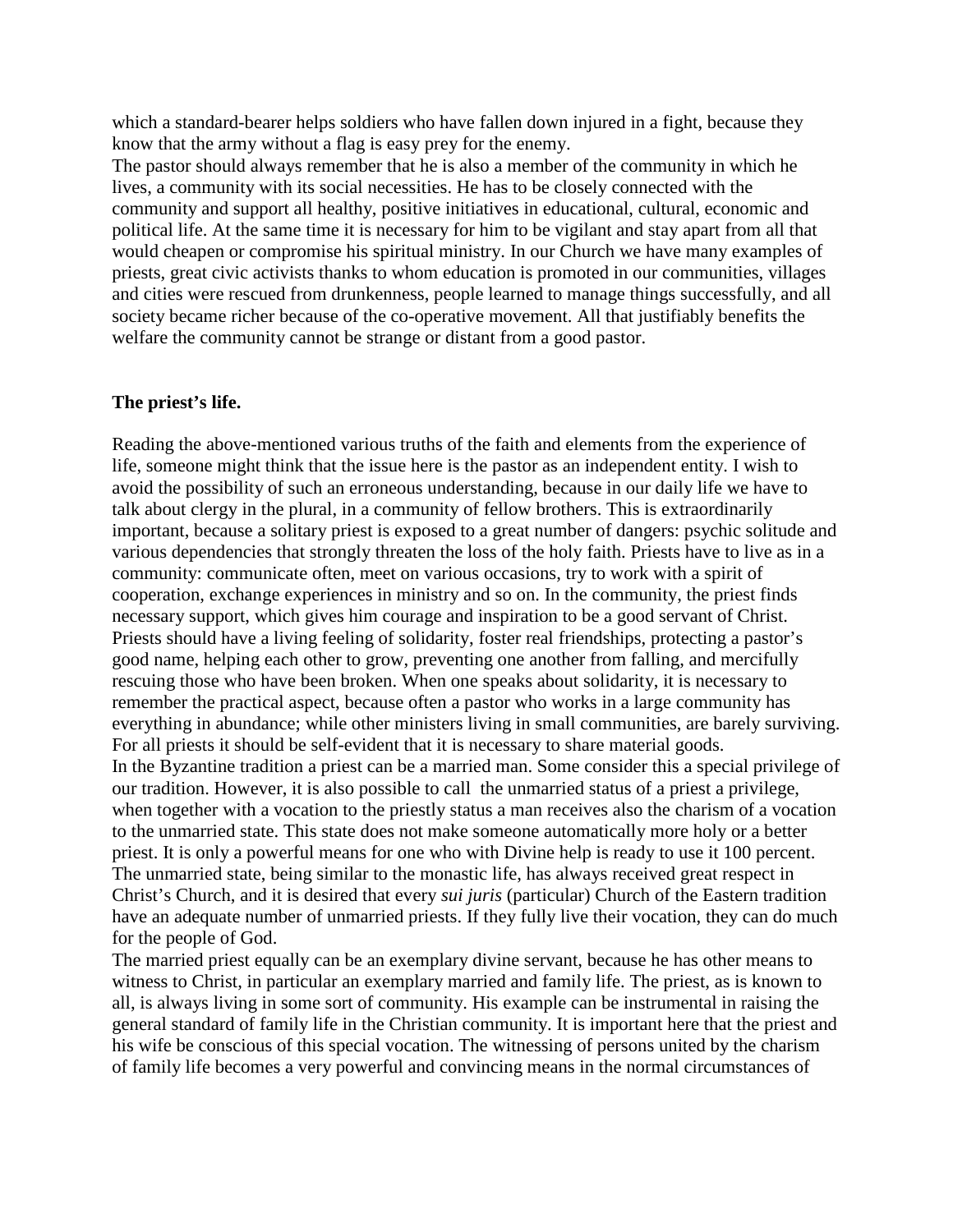life. The fundamental choice of either the married or unmarried state is the discernment of God's call, but is in no way an earthly consideration.

## **The pastor fosters vocations.**

This is a long message devoted to the priestly vocation. Blessed is the one who receives this vocation and tries to grow in it and, pleasing God, fulfill it. However, it is necessary to remember another point to which the pastor has to pay attention. The Church is an historical body which has a past, present and future, until the second coming of Our Lord Jesus Christ. Our common duty is to ensure that we will have good pastors in coming generations. Therefore a good pastor is grateful to God for his vocation, needs to be vigilant and try to discern in the community those persons who are worthy of the priestly calling. In addition, he has to encourage the youth of the community to monastic life. Although we will pray together as a Church, for monasticism, and vocations to the monastic life with special prayer and consideration in 2010, it is impossible not to recall the duty of the pastor – always to be sensitive to the monastic vocation among the faithful.

## **A priest is a bearer of hope.**

Dear priests, deacons and seminarians! Unfortunately, the world in which we have to perform our ministry is rather far from how we would like to see it. Complaining about the state of the world is perhaps the most popular activity of the common man. To succumb to the influence of such a negative perception would be a grave error, a complete misunderstanding of the nature of priestly vocation, because nobody else in the whole world has such powerful capability to heal and sanctify human life as the Christian clergy. Jesus Christ, as the evangelists tell us, walked the cities and villages of Palestine and with word and miracles preached about the Kingdom of God. You, dear pastors, can by the divine word and the power of the holy sacraments continue this saving ministry and build God's Kingdom on earth. Be aware of the grandeur of your vocation and let us be the bearers of hope to all people.

May the blessing of the Lord be on you!

#### $+$  LUBOMYR

*Issued in Kyiv at the Cathedral of the Resurrection of Christ, on the Feast of the Naming of our Lord Jesus Christ January 1, 2009 A. D.*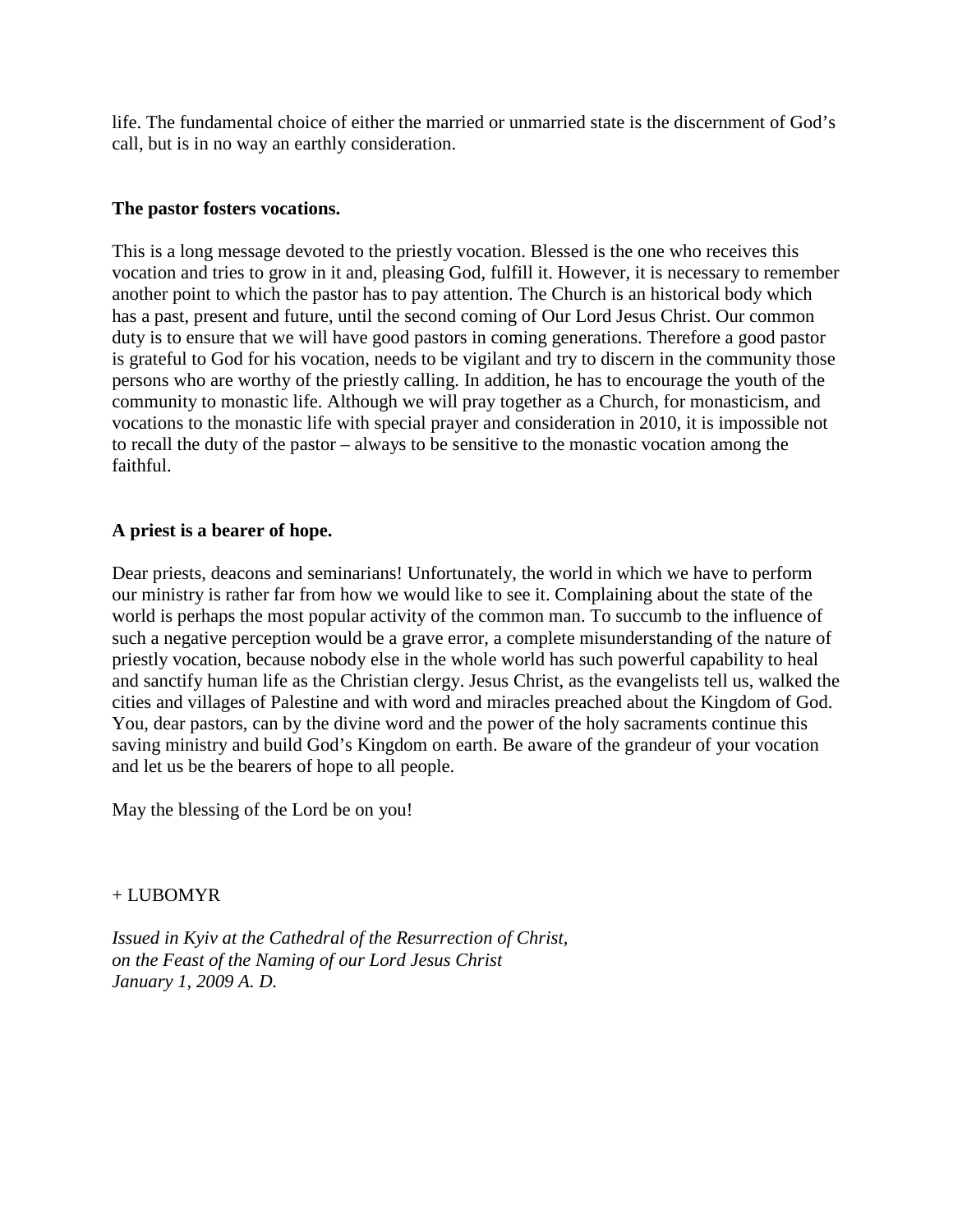"Do you know who the priest is? He is the Lord's evangelist. Does he announce what is his? If you do not pay him any attention, you do not offend him, but God who made him a priest. Next the question arises: "How do you know that God ordained him?" Well, if you do not believe, your faith is in vain. If God does not act through his mediation, then you are not baptized and are not a partaker of the sacraments, you have not been blessed, therefore you are not a Christian."

> *St. John Chrysostom Sermon on the second letter of St. Paul to Timothy*

# **Directives for the Preparation of Candidates to the Priesthood**

## **I. General Introduction**

## **Introduction**

1. The Synod of Bishops of the Ukrainian Catholic Church in August of 2005 turned their attention to the question of priestly formation. This question was posed due to the great need of instructing those who wish to become priests, and establish a personal relationship with the Blessed Trinity as the source of priestly identity and in conformity to Christ, the Head of the Church and the Good Pastor. The Synod formed a working commission which was authorized to prepare this document. $<sup>1</sup>$  $<sup>1</sup>$  $<sup>1</sup>$ </sup>

# **Sources for the Program of Priestly Formation in the Ukrainian Greek Catholic Church**

2. The directives found in this document, are based on the most important instructions of various church documents which state the norms and requirements of the Church in regard to the education of priests. Such documents are: Sacred Scripture, works of the Fathers of the Church, the decisions of the Synods of the Councils of the Ukrainian Greek Catholic Church, the Code of Canon Law, the particular laws of the Ukrainian Greek Catholic Church, especially the Post Conciliar Apostolic Letter of Pope John Paul II, "*Pastores dabo vobis"*. In addition to this, the basic underlying material is the spiritual-liturgical tradition of the Kievan Church.<sup>[2](#page-11-1)</sup>

3. The Program of priestly formation of the Ukrainian Greek Catholic Church is a response to the call for renewal which was proclaimed by the Holy Father John Paul II of blessed memory in his Apostolic Letter *"Orientale lumen"* (Light of the East), encouraging Catholics to be faithful to

l

<span id="page-11-0"></span> $1$  Code of Canons of the Eastern Churches (CCEC), Washington, DC: Canon Law Society, 1990. See: canon 330 §1.

<span id="page-11-1"></span> $^{2}$  Ibid., canon 330 §1, n.1.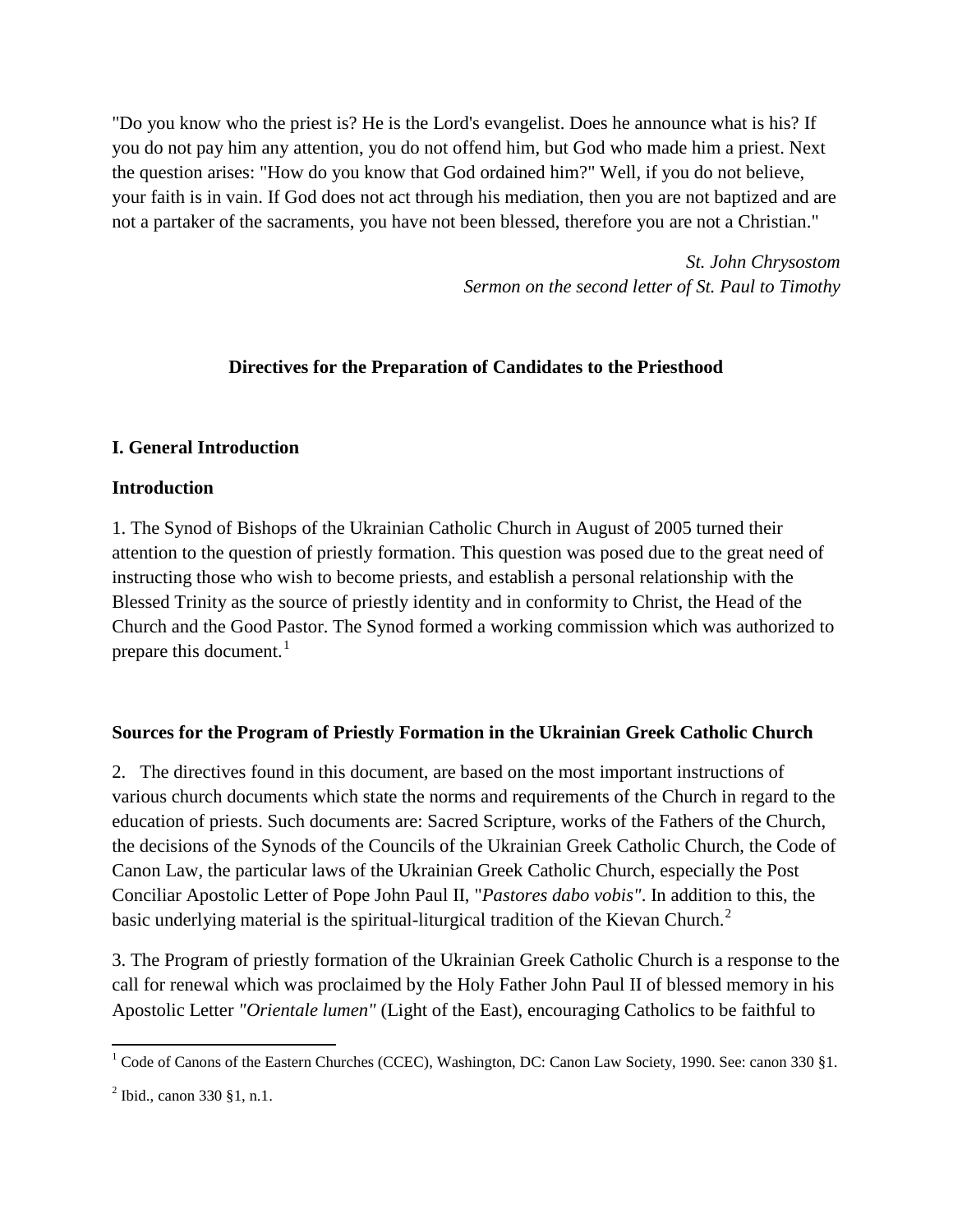the holy and ancient traditions of the Eastern Church and to observe them as the integral constituent of ecclesiastical heritage.<sup>[3](#page-12-0)</sup>

4. While the treasury of faith of the Church of Christ is one and the same for all people, nevertheless the expression of this faith is different in various individual Churches, especially in the Ukrainian Greek Catholic Church. In view of this, it is necessary to take into consideration the various cultural and linguistic contexts of the Kievan Church.<sup>[4](#page-12-1)</sup>

5. This document outlines the directives for the preparation of candidates to the priesthood of the Ukrainian Greek Catholic Church in accordance with the four most important requirements of formation: personal, spiritual, doctrinal, and pastoral.<sup>[5](#page-12-2)</sup>

# **Theological Foundations of the Priestly Vocation**

6. Priests, on account of the efficacy and grace of Holy Baptism, are called, as are all Christians, to continually to grow in holiness, and by the virtue and grace of the Priesthood to excel all others in love. "The power of the word makes him holy and a worthy priest, apart from the laity. Formerly he was one of the people, now he appears as a leader, a master, a teacher, a priestly minister of incomprehensible grace. Outwardly, he remains as he was unchanged in his appearance, but on account of the unseen power of the action of exceptional grace, he is totally transformed in his soul." [6](#page-12-3)

7. The life of the priests in communion with the Holy Spirit calls upon their continual transformation, change of heart, ever conscious of their calling to become like Christ, the Head and Shepherd.<sup>[7](#page-12-4)</sup>

Becoming like Christ takes place continually with the victory of the "new man" over the "the old". It includes the following characteristics:

\* learning, sanctification and pastoral care of the faithful

\* devout and authentic spiritual life, rooted in the sacraments, especially the Eucharist,<sup>[8](#page-12-5)</sup>

 $\overline{\phantom{a}}$ 

<span id="page-12-0"></span><sup>3</sup> See: Pope John Paul II, Apostolic Letter *"Orientale lumen"* (Light of the East) to the bishops, clergy, and faithful on the occasion of the 100 year anniversary of letter of Pope Leo XIII "Libreria editrice"(Eastern dignity) (1991),21.

<span id="page-12-1"></span><sup>4</sup> See: CCEC, canon 330 §2.

<span id="page-12-2"></span><sup>5</sup> See: CCEC, canon 330 §3, n. 2.

<span id="page-12-3"></span><sup>6</sup> See: Gregory of Nyssa: Sermon on the Baptism of Christ.

<span id="page-12-4"></span><sup>7</sup> See: John Paul II, *"Pastores dabo vobis"* (PDV), Vatican: March 25, 1993, nn. 24-26.

<span id="page-12-5"></span><sup>8</sup> See John Paul II, Encyclical about the Eucharist in the life of the Church, *"Ecclesia de Eucharistia"* (April 17, 2003), n.1.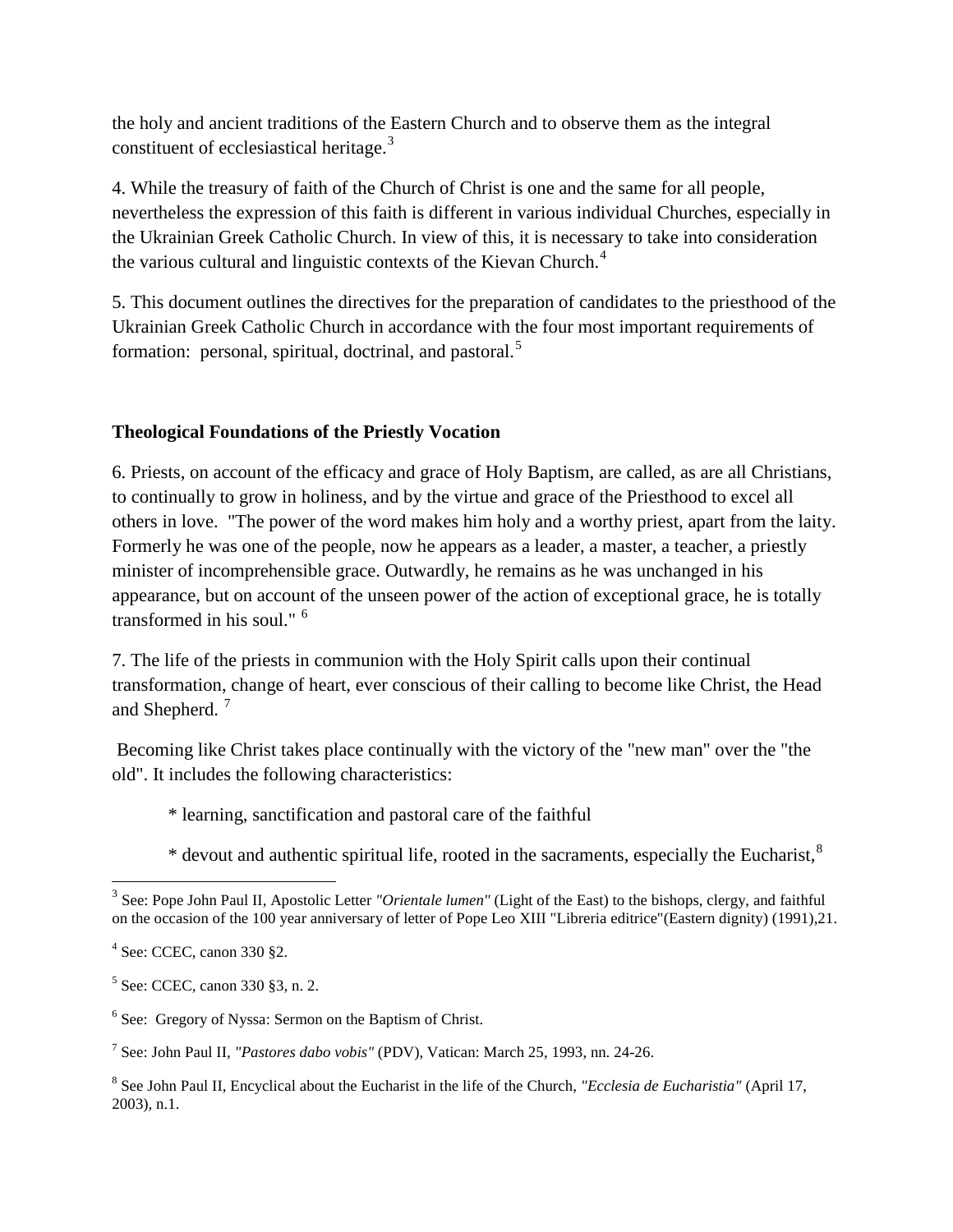in the rule of prayer, the liturgical life of the Church and private prayer  $9$ 

\* filial obedience to the bishop and the Church, in communion with one's bishop and fellow brother priests  $10$ 

\* for priest-monks: life according to the rules of their community

8. The vocation to the priesthood is a great gift from God, which the Lord entrusts to his people. The community of the faithful is headed by the bishop who has the responsibility for the discernment, development and establishment for the necessary conditions so that gift of a vocation may grow and offer its service to the Church.<sup>11</sup> "In the present context there is also a certain tendency to view the bond between human beings and God in an individualistic and self centered way, as if God's call reached the individual by a direct route without in any way passing through the community."<sup>[12](#page-13-3)</sup> Potential candidates to the priesthood come to know their vocation in a dialogue with the Church community.

9. The seminary plays a vital role in the process of discernment and development of a person's vocation to the priesthood. The seminary cooperates and is responsible with that person for their vocation in the eparchy. The rector, along with the assistance of the seminary staff, plays a vital role in this process. <sup>[13](#page-13-4)</sup>

# **Those Responsible for the Formation of a Vocation to the Priesthood**

 10. The first and most important teacher of the candidate to the priesthood is Christ Himself. The Holy Spirit conforms the youth to Christ, inspiring and guiding his spiritual life.<sup>[14](#page-13-5)</sup>

11. The admission to the seminary is a sign of a response to the call of the Lord, in which the candidate to the priesthood grows through openness to the Holy Spirit and self-realization. In a certain sense, the future priest is the individual primarily responsible for his ongoing formation. He needs to work out a specific plan of personal development, in conjunction with his spiritual

<span id="page-13-3"></span><sup>12</sup> See: PDV, n. 37.

<span id="page-13-0"></span> $\overline{\phantom{a}}$  $9^9$  See: PDV, n.33.

<span id="page-13-1"></span> $10$  See, Ibid., n. 28.

<span id="page-13-2"></span><sup>&</sup>lt;sup>11</sup> See: CECC, canon 329  $\S$  1: canon 195.

<span id="page-13-4"></span><sup>&</sup>lt;sup>13</sup> See: CECC, canon §2.

<span id="page-13-5"></span><sup>&</sup>lt;sup>14</sup> See: PDV. n. 23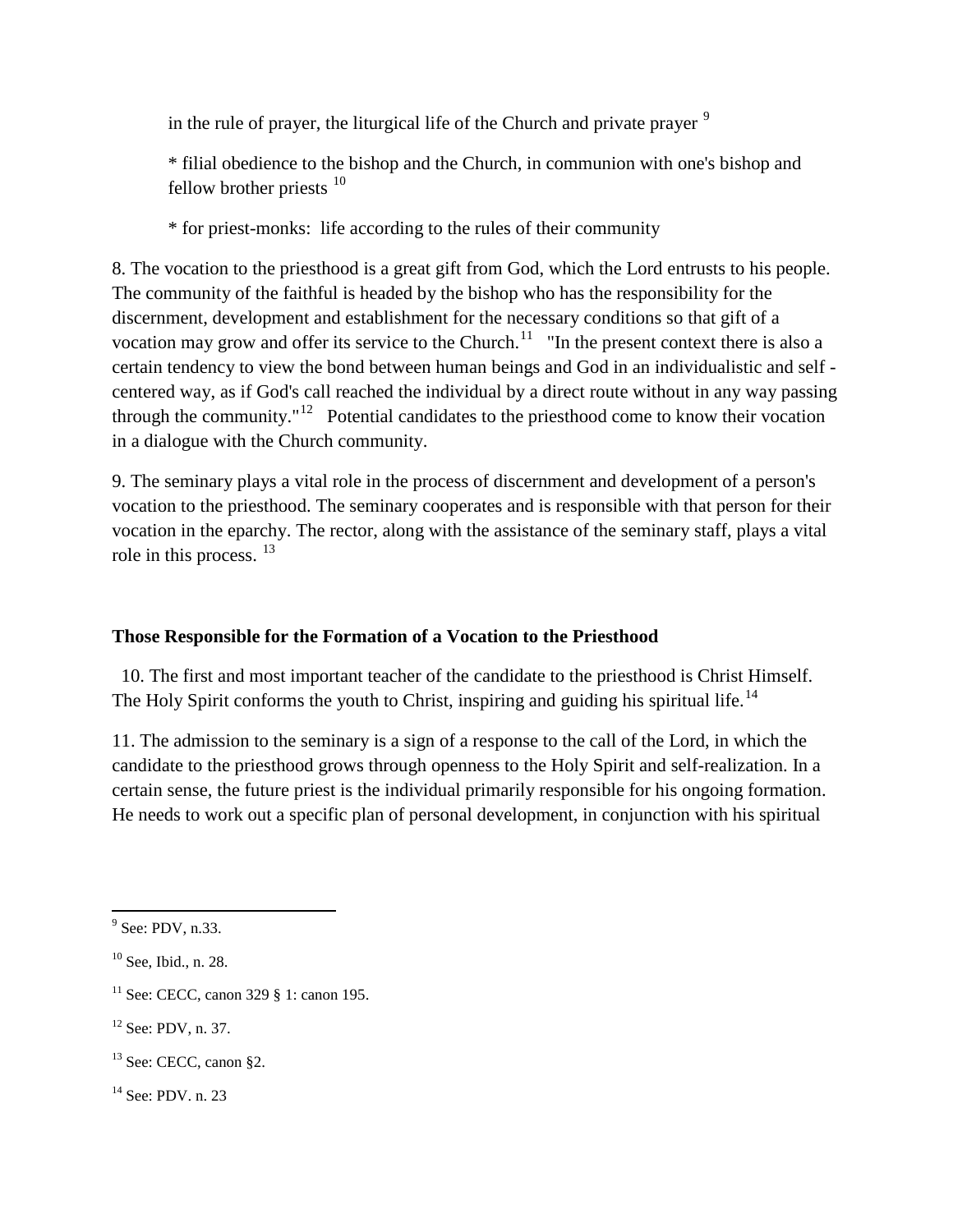director. This plan is to include a daily meditation on the word of God and the mysteries of the faith, frequent participation in the Eucharist, and the veneration of the Mother of God, etc.<sup>15</sup>

# **Role of Eparchial Bishop in the formation of Priestly Vocations**

12. The first representative of Christ and the Church in priestly formation is the bishop as pastor of Christ's Church (see Acts: 20, 28) and the person responsible for the local Church. It is he who authentically discerns the internal voice of The Holy Spirit. The bishop should accept future priests as brothers and friends, as they are called to share in the Priesthood of Christ and ministry. That is why it is important that he frequently visit the seminary.

13. The bishop unites the seminary community with the eparchy, and plays an important role in establishing communion with the Universal Church. In addition, the bishop defines the role and aim of the seminary.

14. The founding bishop of the eparchial seminary, or the bishop who founded the inter-eparchial seminary, has the primary responsibility to oversee the preparation of candidates for the priesthood. The founding bishop is required to provide for the staffing and the financial endowment of the institution.<sup>[16](#page-14-1)</sup> The rector, clergy, and educators should not be involved with the matter of financing the operation of the seminary, so that they will not be distracted from their primary duties. Every eparchial bishop who sends a candidate to the seminary for his eparchy, incurs the obligation to cover all costs required for his education and lodging.

15. The bishop in whose jurisdiction the seminary is located, is responsible for the decision to accept candidates to the seminary in accordance with the established criteria. The bishop shares his responsibility with the rector of the seminary and other members of the evaluation committee who have been appointed by the bishop. Therefore, the bishop should respect their opinions and decisions.

# **Role of the Family in the Formation of a Vocation to the Priesthood**

16. The process of developing a vocation to the priesthood begins in the home of a Christian family and in a Christian community. Parents should encourage their sons to courageously respond to God's calling to the priesthood or religious life.<sup>[17](#page-14-2)</sup> The Vocation Director of the Eparchy should visit every family where there may be a potential vocation to the priesthood. The parish pastor has the greatest influence in promoting vocations. He should both, preach about

<span id="page-14-0"></span> $\overline{\phantom{a}}$ <sup>15</sup> See: PDV, n. 79 §1.

<span id="page-14-1"></span><sup>16</sup> See: CCEC, canon 341§1.

<span id="page-14-2"></span><sup>17</sup> See: CCEC, canon 329, §1, n.1.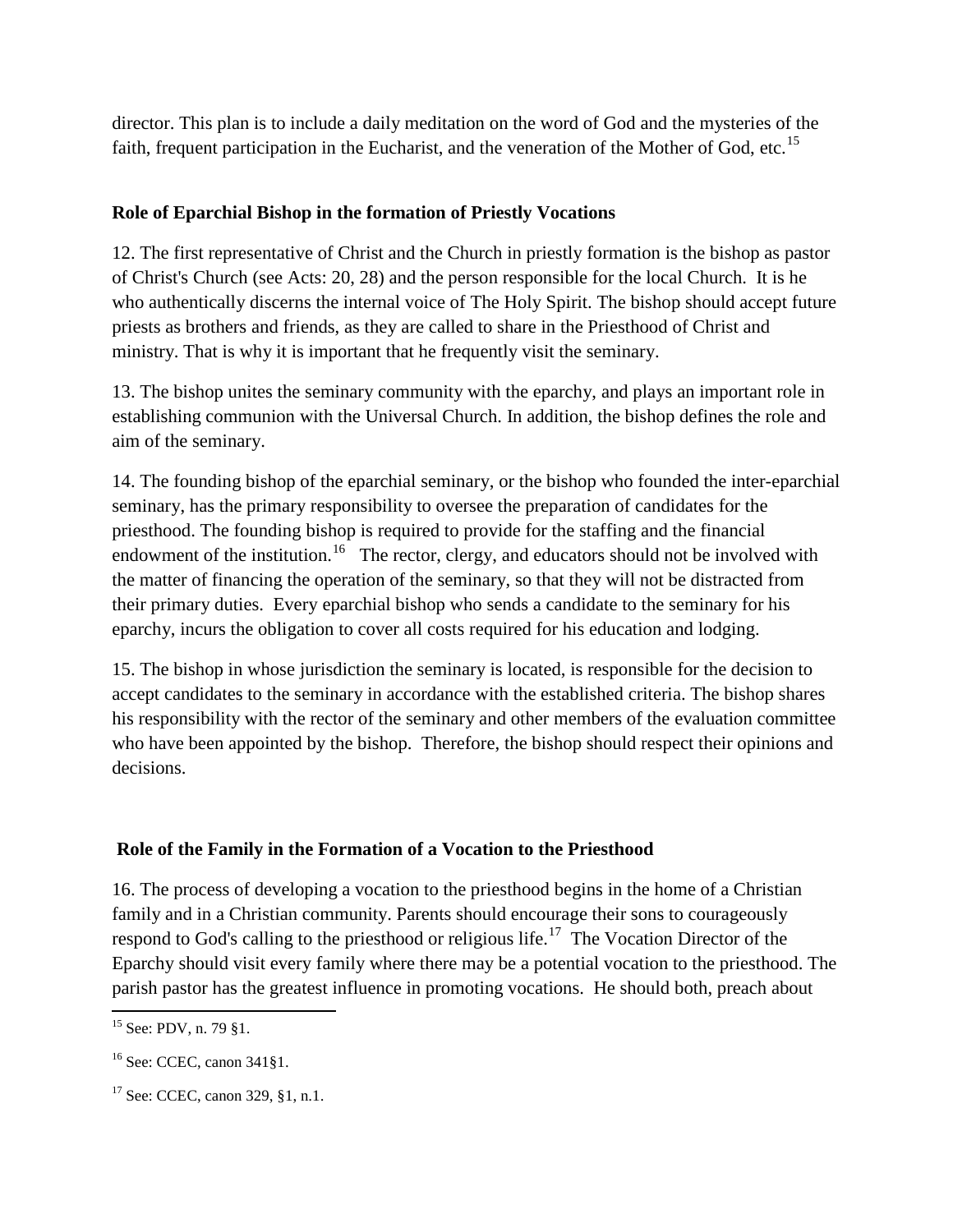vocations, and encourage vocations in his parish as well as assist someone who may have a vocation to overcome any personal difficulties or family problems.<sup>18</sup> The example of the parish priest, confident in his ministry, has the greatest influence in confirming a young person of their vocation. Every eparchy should develop a program to promote vocations to the priesthood.<sup>[19](#page-15-1)</sup>

17. The family promotes priestly vocations through their upholding and respect for Christian values. In addition to the Christian family, and the parish community, there are also parish schools, and youth organizations which can promote vocations and instruct the candidate in the faith.<sup>[20](#page-15-2)</sup>

# **II. Acceptance of the Candidate into the Seminary**

# **The Requirement of Preparatory Courses**

18. In our time, the candidates to the seminary come from a culture, often greatly influenced by secularism, materialism and consumerism. This often results in a lack of personal and Christian maturity and also psychological instability. In addition, many young people are not prepared for life in a community and for philosophical and theological studies. That is why it is important that those entering the seminary first go through a preparatory course.<sup>[21](#page-15-3)</sup>

19. Basic formation guidelines of the preparatory courses:

**Personal aspect** - assist the youth to make a free decision to enter the clerical state and to prepare him for community life and fraternal ministry.

**Spiritual aspect** - introduce the candidate to a life of prayer and the sacraments (especially the sacraments of Reconciliation and the Holy Eucharist) during spiritual direction.

**Intellectual aspect** - broaden his knowledge of Sacred Scripture, the Catechism, and humanistic studies

20. One of the basic purposes of the preparatory course is the candidate's discernment of his own vocation. For this reason it is recommended that a suitable institution be established with its own staff, outside the seminary, with an environment to promote personal vocational awareness.

<span id="page-15-0"></span><sup>18</sup> See: CCEC, canon 380 §1, 2.

<span id="page-15-1"></span><sup>19</sup> See: CCEC, canon 329 §1, 3.

<span id="page-15-2"></span> $20$  See: PDV, n. 68.

<span id="page-15-3"></span> $21$  See: PDV, n. 62.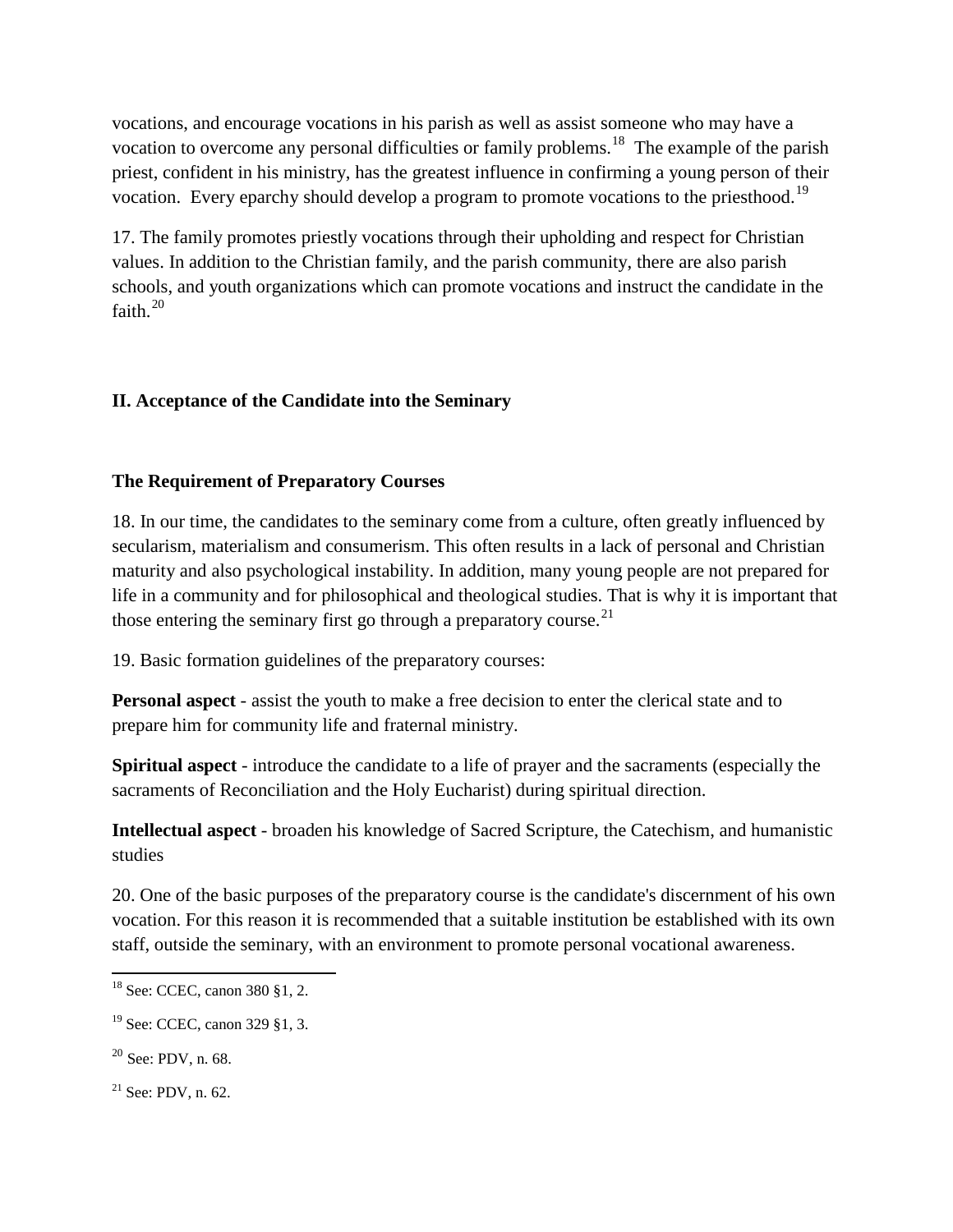Following the completion of the preparatory course, the candidate may be enrolled in the seminary.

21. There are basic criteria for the discernment of a vocation to the priesthood.

*Those criteria necessary for the realization of a vocation to the priesthood:*

\* a stable character (personality)

\* the aptitude for self-knowledge

\* the ability to achieve good grades

\* a realization of one's personal responsibility and obligations

\* a capacity for unselfish love and sanctification

\* a concern for the common good

\* willingness to cooperate and maintain good relations among people

\* the capacity to bear difficulties

\* an interest in the spiritual life and a desire for holiness

\* love of prayer

\* a readiness to accept reality in the light of faith

\* a sincere desire to follow Jesus Christ as the ideal of one's life

*Impediments which need to be removed or overcome:*

\* lack of physical health or psychological stability

\* a lack of emotional equilibrium (strong tendency to anger, aggressiveness)

\* a lack of flexibility, stubbornness, inability to accept correction, criticism, and advice

\* self-centeredness, which manifests itself in the desire to always be the center of attention, receive praise, etc.

\* the inability to become an integral member of the seminary community, with those traits which make community life in the seminary difficult

\* indifference to the spiritual life

\* inconsistency in the faith, a wavering under the influence of false doctrine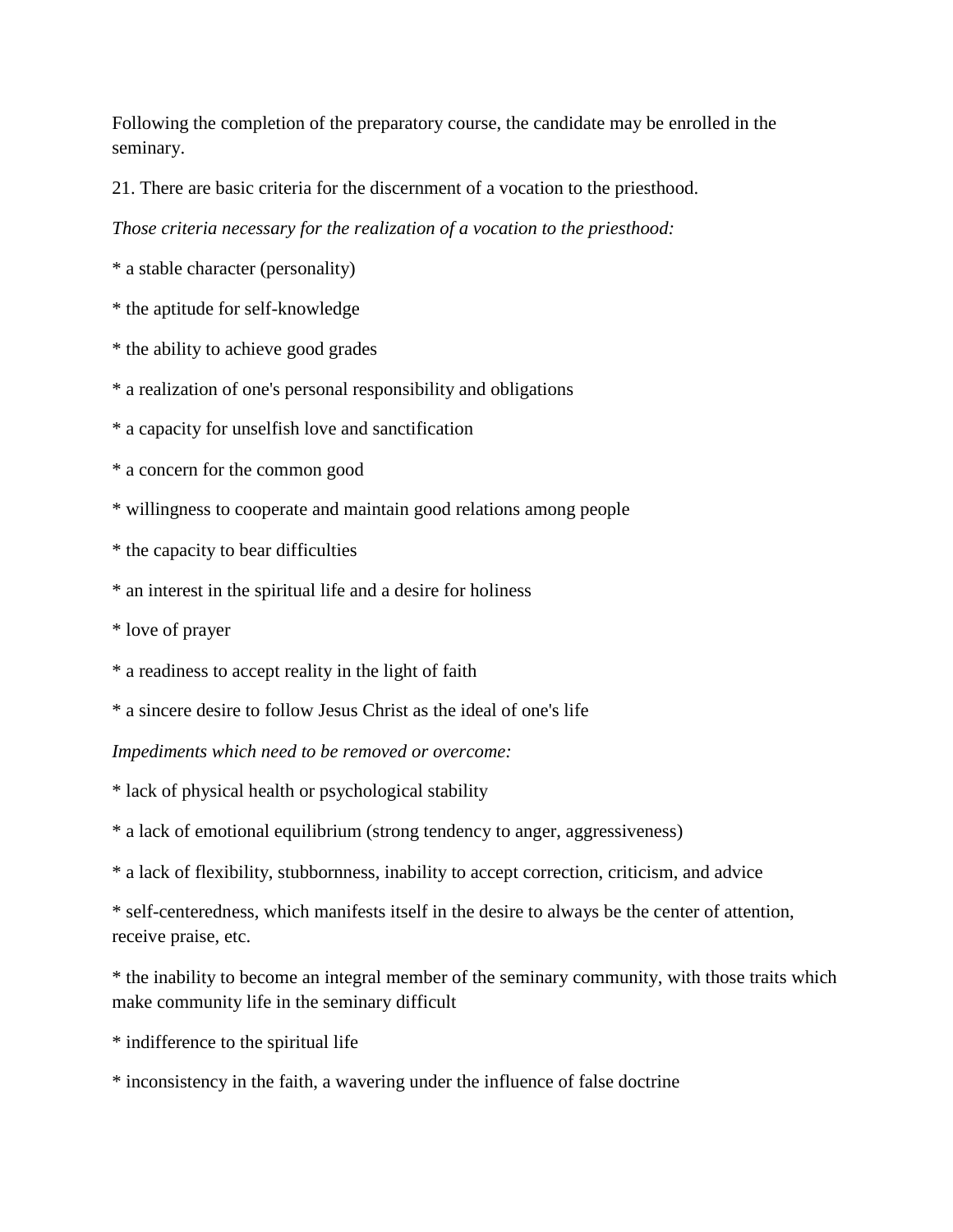- \* desire for comfort, avoid renunciation
- \* a situation in the family which would make seminary studies impossible

# **Norms for the Acceptance of a Candidate to the Seminary**

[22](#page-17-0). The enrollment of candidates to the seminary takes place according to the approved norms.<sup>22</sup> At the same time, it would be well to foresee any possible influence that the acceptance of a candidate might have on the seminary community. All doubts and grave impediments must be resolved or removed before a candidate is accepted into the seminary.

23. Before a candidate is accepted to the seminary, he should be interviewed, and submit all necessary documents. In the event of transferring from another seminary or a religious institute, it is necessary to include a character reference from the respective rector or religious superior. Those individuals who do not fulfill all the entrance requirements cannot be admitted to the seminary.<sup>23</sup> The Admission Committee in its deliberations should take into careful consideration the prescribed requirements in regard to the personality of the candidate, and the requirements of the Church, and not deviate from them. The deliberation and decisions of the Admission Committee must not be influenced by any outside pressure. In this matter, the advice of St. John Chrysostom should be followed: "How comes it that when warfare, commerce or other secular business is in question, a farmer will not undertake the management of a ship, nor a solider tillage, nor a pilot of warfare, even under the pressure of repeated threats of death. The reason is that they foresee the risk that would arise from their want of experience. When matters of no great importance are in question we act with such prudence and do not yield to the violence of pressure; and when everlasting punishment awaits those who are unable to fulfill the office of the priesthood, shall we rashly and readily throw ourselves into the danger under the pretext that we have been constrained by others."<sup>[24](#page-17-2)</sup>

24. If the candidate had been expelled from a seminary or religious community, the question of his admission to the seminary can be determined only after a two year period with the agreement of the rector of the former seminary or superior of the former religious community. It is also necessary to obtain detailed information concerning the candidate during the time of review.

25. Any candidate who has been expelled from a seminary or religious community without the right of reinstatement, cannot be admitted to ordination regardless of the time when he was expelled.<sup>[25](#page-17-3)</sup> On account of the distinguished vocation and great responsibility of the priest, no

l

<span id="page-17-0"></span> $22$  See: CCEC, canon 337  $82$ .

<span id="page-17-1"></span><sup>23</sup> See: CCEC, canon 342 §1-3.

<span id="page-17-2"></span><sup>24</sup> St. John Chrysostom, *On the Priesthood,* IV, 2.

<span id="page-17-3"></span> $25$  See: CCEC, canon 342  $83$ .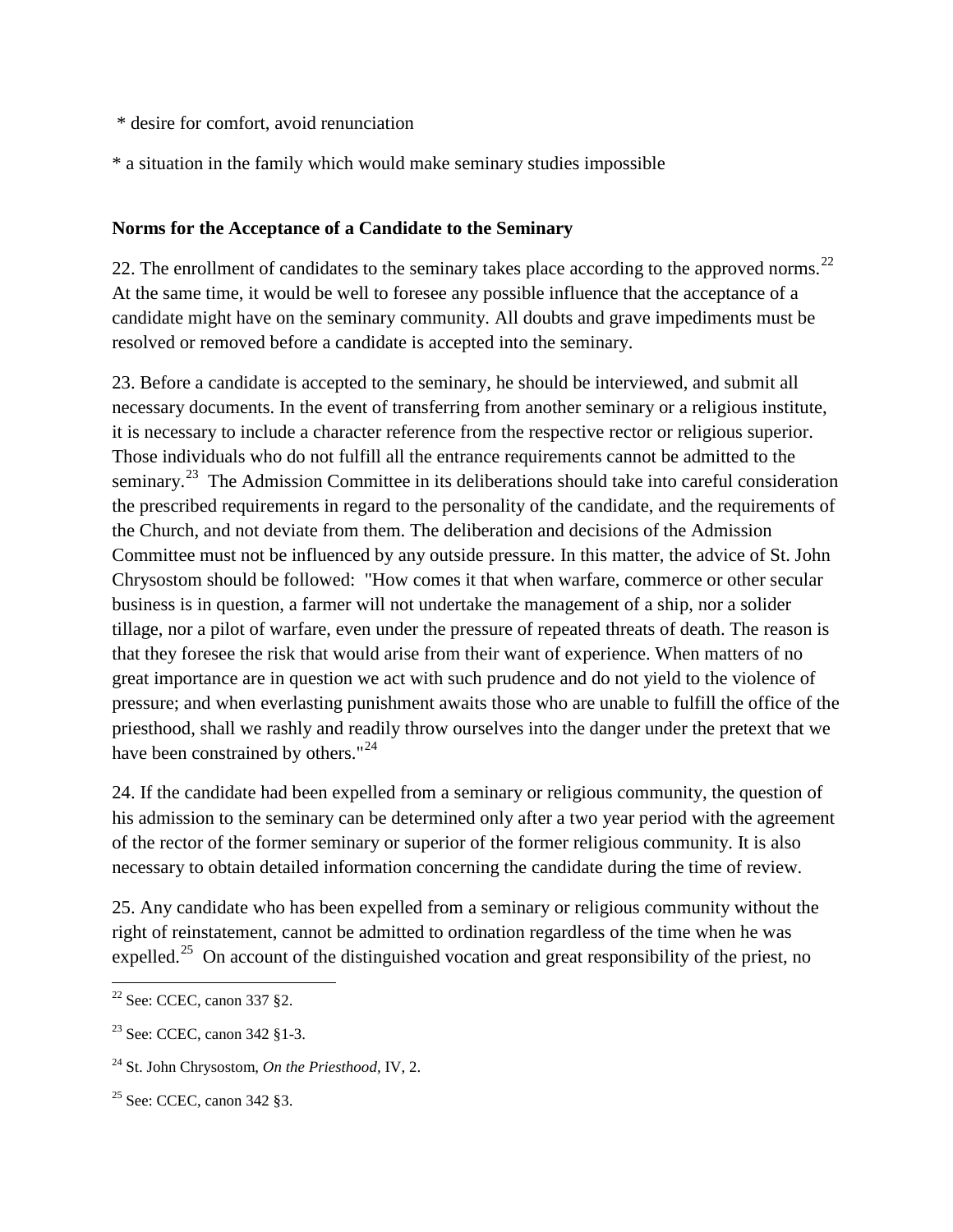one can be admitted to holy orders without the necessary preparation in a seminary or religious institution of the consecrated life. When one has completed theological education as a layman, but has not received seminary training, he cannot be considered adequately prepared for the priestly ministry.

26. If the student himself had decided to leave the seminary, he should be given no less than a year to consider his decision. In order for him to be accepted to another seminary, the agreement of the rector of the former seminary is required. If he had left a religious community, he is to be treated in the same manner as someone leaving the seminary.

27. Particular consideration should be given when evaluating those candidates who have recently returned to the Ukrainian Greek Catholic Church, or those who were not baptized and did not belong to the Church. It is suggested that the time between their return to the Church and acceptance into the seminary should not be less than two years. Candidates who formerly studied at Orthodox seminaries should be enrolled in the primary course of general formation with the blessing of the eparchial bishop. $^{26}$  $^{26}$  $^{26}$ 

# **III. THE SEMINARY - A COMMUNITY OF FORMATION**

28. The seminary is an educational institution - a community of those individuals who have followed the calling of Christ to work in his vineyard. The aim of the seminary is preparation of candidates to the priesthood, who are called to holiness of life and a mature relationship with God, Christ's Church, the community, and to one's self. This mature relationship is the basis of priestly identity, which has its foundation in the Person of Our Lord Jesus Christ.

29. The way of life in the seminary is a communal life, in which the seminarians also gain that experience of the twelve apostles, gathered together around Jesus Christ.<sup>[27](#page-18-1)</sup> Thus, in the seminary there is to be found an atmosphere of truth, an environment conducive to dialogue, respect, and trust among the educators and the seminarians.  $^{28}$  Everyone living in the seminary forms a community in communion with  $God.<sup>29</sup>$  $God.<sup>29</sup>$  $God.<sup>29</sup>$ 

30. In the Seminary, just as in the Church in general, there are many individuals (services), and each one has their particular role in regard to the growth of the community. The instructors of the seminary (rector, spiritual director, consultants, and teachers) work in harmony with one another along with the bishop whom they represent to the students. It is important to remember that the

- <span id="page-18-2"></span> $28$  See: ibid., n. 61,
- <span id="page-18-3"></span> $29$  See: PDV, nn. 66-67.

<span id="page-18-0"></span>l <sup>26</sup> See: CCEC, canon 762 §1, 2, 8.

<span id="page-18-1"></span> $27$  See: PDV, n. 60.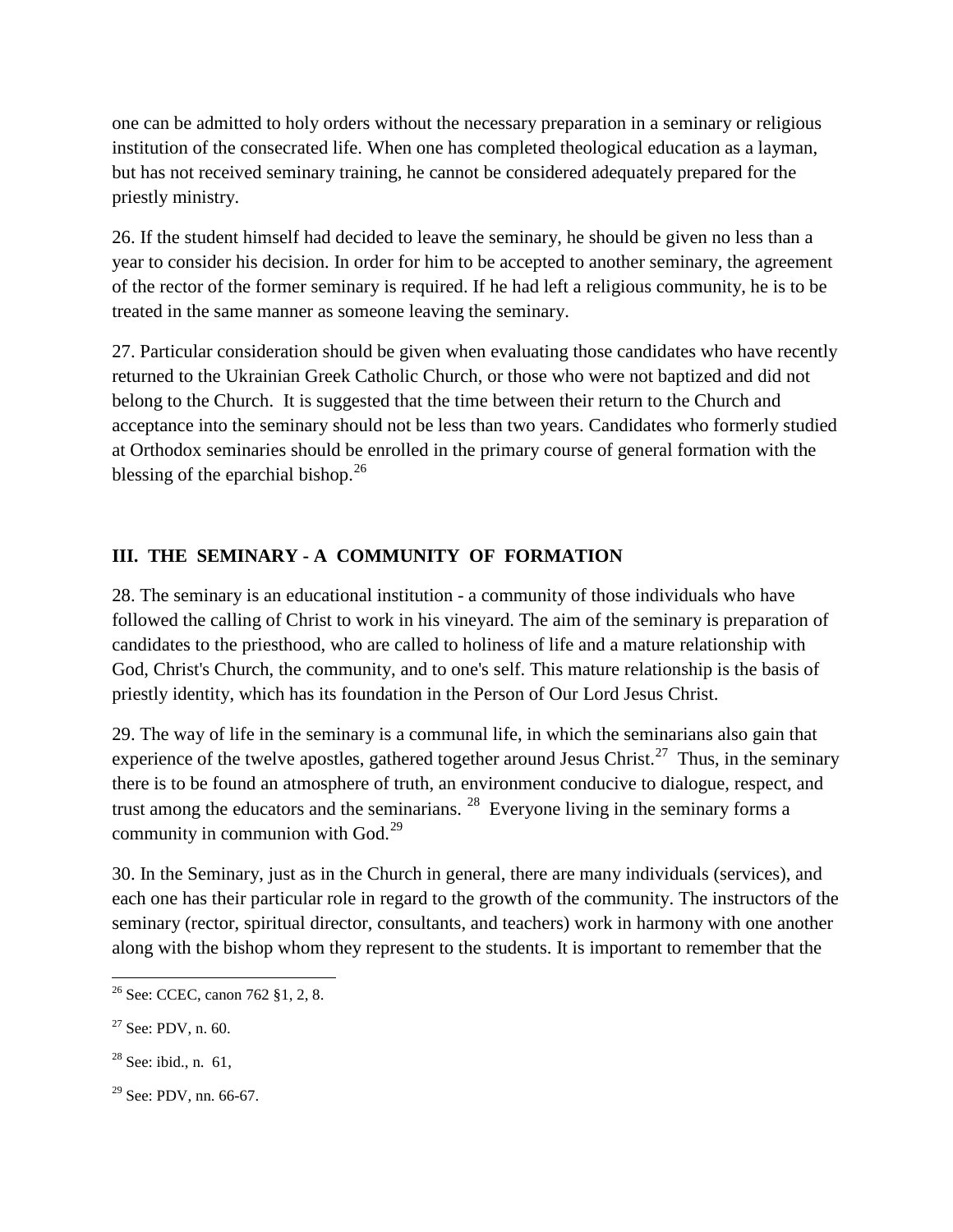instructors cannot achieve positive results without the cooperation of those whom they are educating.

31. The seminary community is an environment which ensures necessary social relationships, through which every seminarian can grow to maturity. Thus, each individual with their personal characteristics is a social being and without relationships with others, one cannot exist or develop one's talents.[30](#page-19-0)

32. The seminary educates the candidates in a deep spirit of fraternal unity with the eparchial clergy, religious, and laity. They help teach the seminarians to overcome the failings of contemporary society (individualism, lack of respect for the individual) and thus build up the community. From the sacrament of the Holy Eucharist, the seminary community draws strength in order to achieve this.<sup>[31](#page-19-1)</sup>

33. The center of the seminary is community life. Within this community, relationships are built up among the seminarians, between the seminarians and the instructors, along with the eparchial clergy, and ultimately with the bishop.

34. The seminary community is an institution in which their life develops. This community is a place of warmth and joy, in which the various members foster a spirit of brotherhood and hospitality. The characteristics of this community are: benevolence, mutual assistance, sympathetic acceptance of difficulties, and joyful acceptance of different dispositions, the avoidance of any type of cruelty, jealousy, gloating and condemnation. Brotherly love promotes a fraternal unity, based on cooperation, solidarity in studies, spiritual life, and consideration for those having the greatest need.

35. Being in communion with the Father, Son and Holy Spirit, the seminary is at the same time the cradle and the primary experience of the life of the Church, the beginning of the particular and the Universal Church, and embryo of the eschatological Fullness. In the seminary individuals partake of the mysteries of the Church, and learn what it means to be a Church.

# **Personal Formation**

 $\overline{\phantom{a}}$ 

36. Personal formation - through various means and influences, has the aim to promote the integral development of the individual, on both the psychological and physical levels. Formation should ensure the normal development of the individual, and promote his development to become a mature adult.

<span id="page-19-0"></span><sup>30</sup> See: Constitution on the Church: *"Gaudium et spes",* n. 12. Documents of the Second Vatican Council.

<span id="page-19-1"></span><sup>&</sup>lt;sup>31</sup> See: Decree on the service and life of priests *"Presbyterorum ordinis"*, Document of the Second Vatican Council, n.6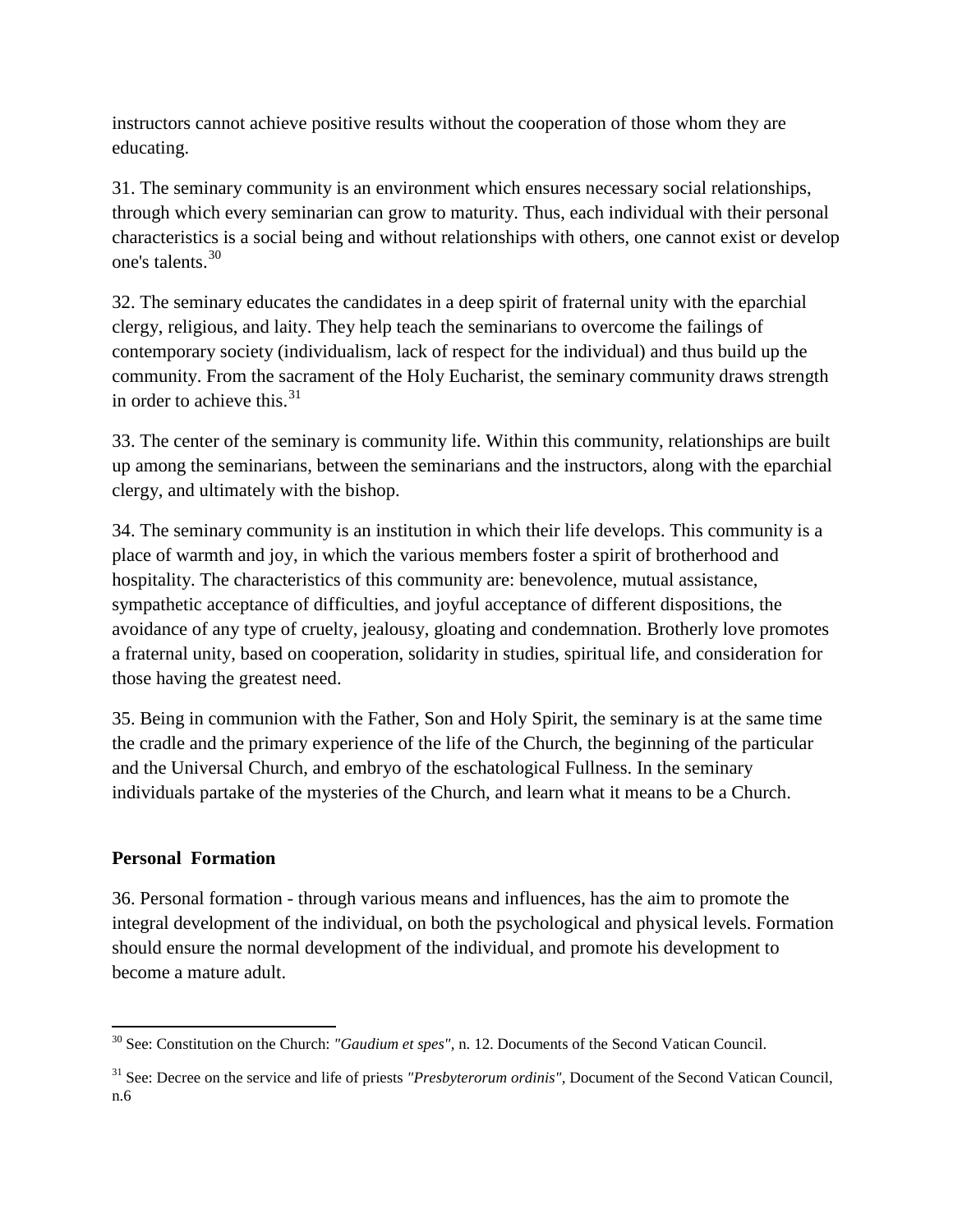37. Feelings are an important component of one's personality, they specifically indicate the level of one's development. They are an important asset of one's character, source of energy and happiness. Feelings are those subjective experiences which give one direction in life and form one's orientation toward one's self and others. Feelings promote self-knowledge, knowledge of God and neighbor. The acknowledgement of one's feelings is an important means to attain selfknowledge. That is why it is important to be able to discern and express one's feelings.

38. Instructors should assist the seminarians to discern, understand, and express their emotions, and feelings so that the seminarians will be able to master them. It is particularly important to discover one's subconscious and unconscious emotions, desires and motives of one's behavior. The person who is aware of his feelings and emotional state is more fully aware and can experience God's presence in himself and is able to hear God's word and thus faithfully follow Christ. Only a person with a "free heart" is capable of doing God's will. The spiritual director should assist the seminarians to free themselves from illusion of sentimentality in order that they may not develop a sentimental attachment to God.

39. The course of studies in the seminary should necessarily elevate the cultural level of the seminarians. The instructors should be well educated in contemporary culture. The effectiveness of their instruction depends upon their knowledge of everything which contributes to the mentality and life style of contemporary culture. A deep understanding of cultural phenomena promotes an organic, well rounded understanding of contemporary culture in the light of faith to the seminarian.<sup>[32](#page-20-0)</sup> The life style, prayer, and work in the seminary should reflect contemporary possibilities for the seminarians, the requirements of the apostolate, and requirements of culture. It is essential for the priest throughout his life to further his intellectual and spiritual development.

40. The continued development of an effective program of instruction on the appropriate level is the responsibility of the seminary staff selected by the bishop from among the best qualified priests of the eparchy. In the document entitled: "Instructions regarding the preparation of instructors for the seminary," accepted by the Roman Congregation for the Catholic education it is stated that every instructor should be known for their deep spirituality, personal maturity, willingness to sacrifice, ability to communicate, to be able to work in a community, pedagogical ability, psychological stability, and skill of listening.

41. The seminary is a place of communal life, work and prayer of the instructors, spiritual directors, and seminarians. All seminary personnel should live at the seminary. The seminary schedule includes the recitation of the Divine Office for the entire seminary community, a common table, and working together. On account of this, each seminarian should throughout the day be attentive to the observations of his instructors, and interact with them. The seminary schedule applies equally to the seminarians as well as to the instructors.

<span id="page-20-0"></span><sup>&</sup>lt;sup>32</sup> See: Directives for the Preparation of Seminary Instructors, Lviv: Svichado, 1999, n. 41.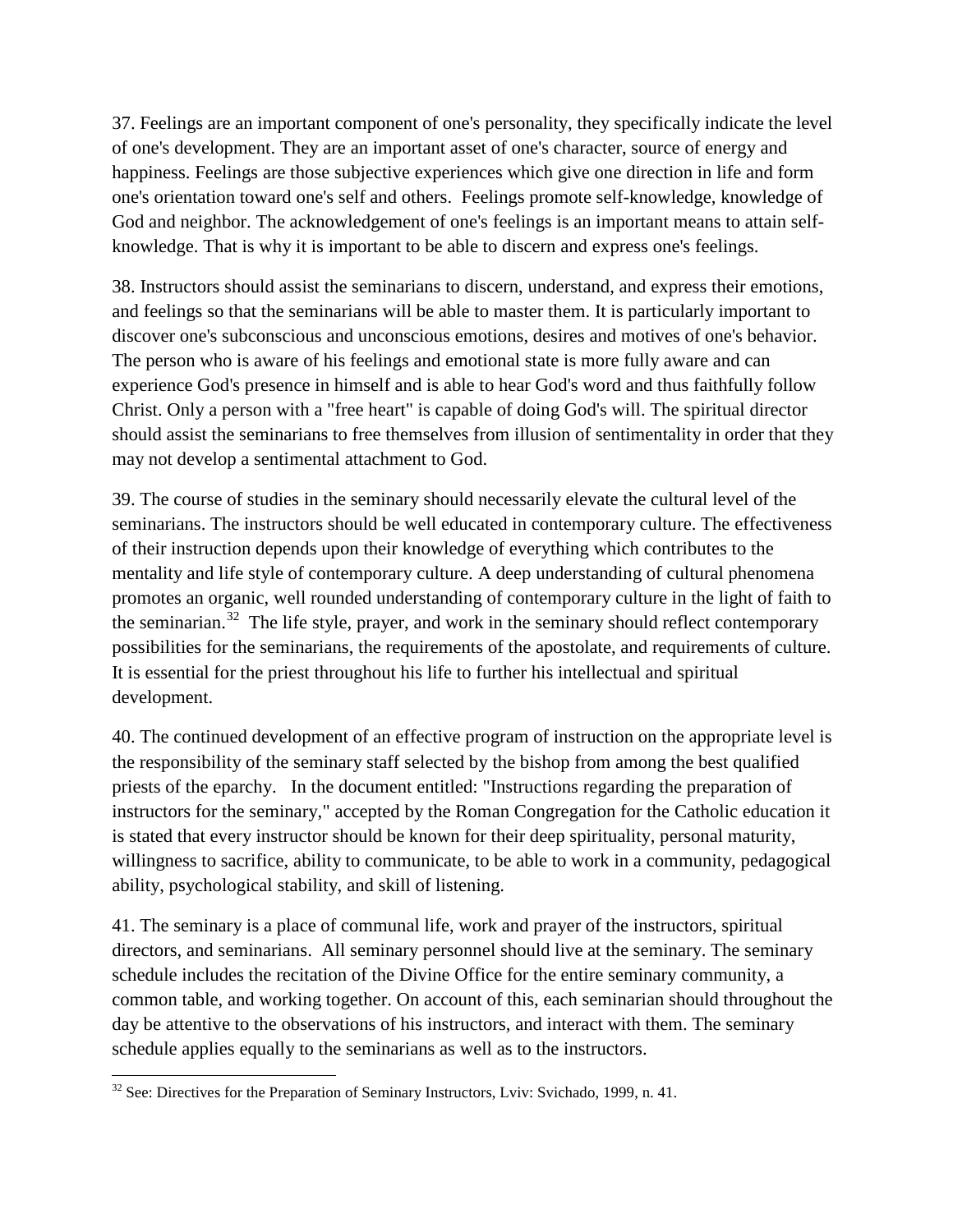42. An appropriate schedule of activities should be established in the seminary for the community. The seminarians should perform various services in the community, whereby they may acquire the spirit of sacrifice, readiness to serve, strengthen their character, and thus develop a love of work and the ability to cooperate with their fellow seminarians in performing various intellectual and manual duties.

43. In addition to service in the community, seminarians are called to show and develop personal qualities and leadership skills useful for future pastors. Instructors should encourage personal initiative of the seminarians, and assist them during instruction to be involved in the life of the Church and to develop their own personal abilities and interests thus encouraging them to active Christian service. By means of personal achievement, the seminarians will inspire one another to continued growth and development.

44. The aim of personal development for seminarians is the formation of the following qualities:

\*love of the truth \*loyalty \*respect for all people \*sense of justice \*sympathy (solidarity) \*honor \*well balanced in intention and act \*emotional maturity \*self-knowledge \*the ability to accept a decision in respect to one's vocation \*good judgment \*willingness to work \*cultured (good manners) \*well mannered way of life \*capacity for self-improvement

45. Necessary for the realization of the abovementioned aims, the following things need to be put into practice: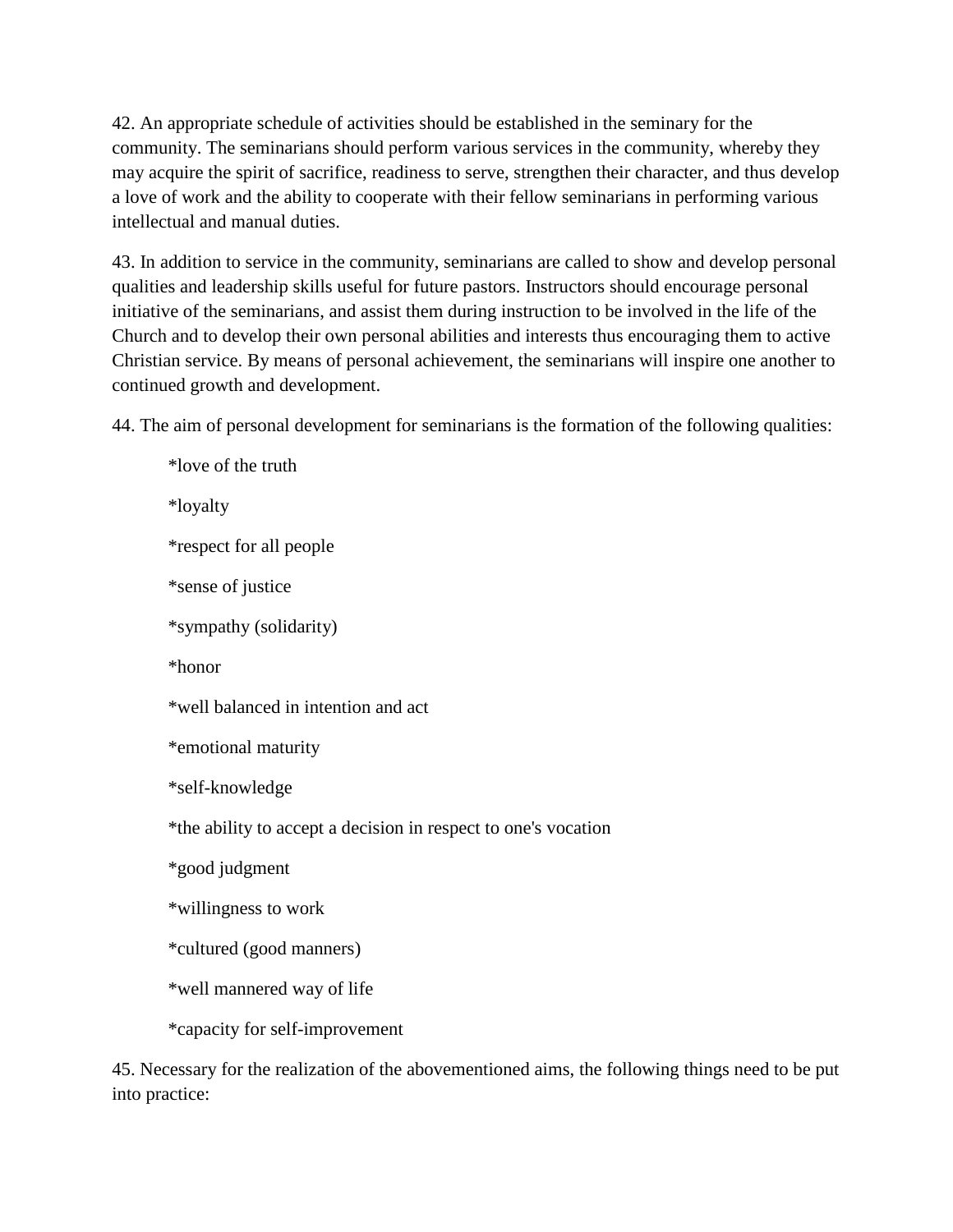\*instruction in liturgics

\*consultation with the rector, and those individuals responsible for instruction

\*plan of personal development

\*cultural-artistic abilities

46. Just as Christ became a man in order to unite the human race with the Father, so the priest in his humanity is called to bring others to God. The humanity of the priest is a striking sign of the presence and activity of God's grace. St. John Chrysostom teaches: "For if you consider what it is for a man yet clothed in flesh and blood to approach that pure and blessed nature, you will easily understand to what a dignity the grace of the Holy Ghost has raised priests. For by them these things are accomplished, and other not inferior to these pertaining to our redemption and salvation. For they who have their abode and sojourn upon earth had been entrusted with a heavenly ministry and have received a power which God has not granted to angels or archangels."<sup>[33](#page-22-0)</sup>

47. The Church emphasizes the basic need to adequately prepare instructions on various levels: personal, theological, and spiritual. This relates to two levels of education, basic and ongoing. Instructors should have a precise understanding of the teaching of the Church and also theological knowledge. In addition they should have an understanding of the life of the Church, and know well the nature and mission of the Church especially in regard to ecumenism. Therefore in order to be able to adequately care for the deepening of the spiritual life of the seminarians, the instructors should be acquainted with the traditional as well as with the current studies, and have a special love for the Divine Liturgy, understanding its role in the spiritual life of the seminary community.

48 Instructors who are preparing future pastors, have the obligation to accomplish this according to the requirements and directives of church law. In addition, they should be knowledgeable in pedagogical and anthropological studies in order to present in a suitable manner applying the methods of Christian teaching and psychology when giving instruction on the teaching authority of the Church.

49. Taking into consideration the need for advancement of studies and improving technological skills, the instructors of the seminary should not neglect to further their own intellectual development, through their participation in seminars, exchanges, and consultations, etc.<sup>[34](#page-22-1)</sup> In order for seminary instructors to fulfill their obligations in complete harmony with the Universal Church, their preparation for this work is very important. For this to happen it is necessary to

<span id="page-22-0"></span>l <sup>33</sup> St. John Chrysostom, *On the Priesthood*, III, n. 5.

<span id="page-22-1"></span> $34$  See: Directives for the Preparation for Seminary Instructors, nn. 65-67.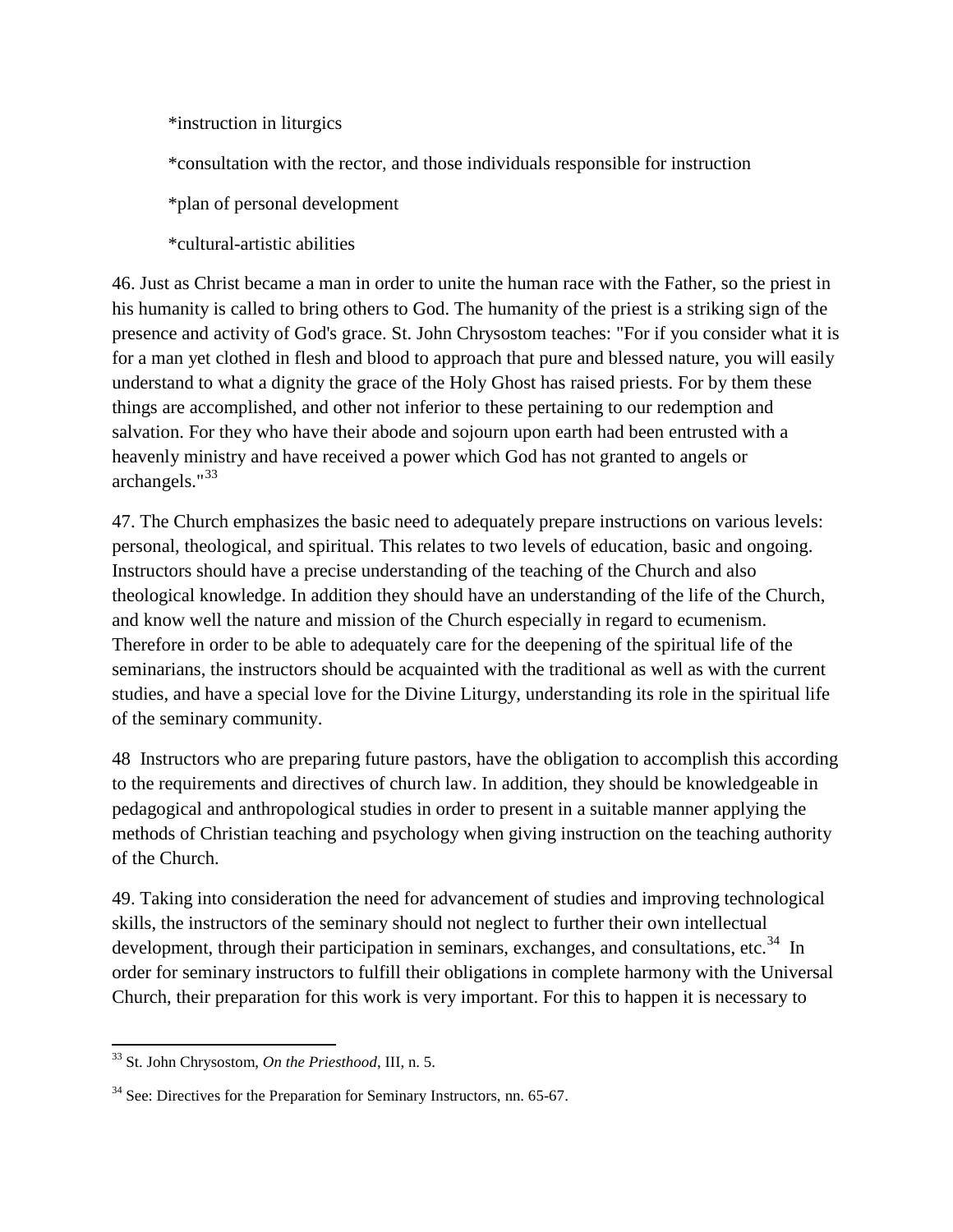create the necessary conditions whereby the instructors would be able to understand the needs, customs, and culture of the community among which they will exercise their pastoral ministry.

50. All those teaching in the Seminary should be exemplary role models for the seminarians in all they strive to pass on to their students. Each seminary should have someone who is responsible for the social development of the seminarians. This instructor is responsible for coordinating specific programs with other members of the community, and he may also maintain the discipline of the seminary as well as ensure that the internal regulations of the seminary are observed.[35](#page-23-0)

51. The instructors along with the rector as well as other members of the faculty should keep up with the annual evaluation of each seminarian, the development of his vocation and his personal growth. The teaching faculty assists in the process of evaluation of the seminarians by their suggestions and observations.

52. If needed, the instructor, during the time of formation, may employ the assistance of psychological and consultative services to assist in the personal and emotional development of the seminarian as a candidate for the priesthood. All such consultations are to be confidential, and in conformity with the scope of activities and practices of the general programs of the seminary. Psychologists and consultants should uphold the norms of the Church in regard to the candidates for the priesthood.

53. The evaluation of the seminarian takes place according to the following criteria:

*\* The capacity to consciously and willingly observe the rules and regulations of the seminary.* This should be based on the personal conviction of the seminarian, and not on external compulsion. Here it is necessary to take into consideration the willingness of the seminarian to acknowledge, by himself and to take complete advantage of the established seminary schedule observing: canonical silence, meditation, prayer, study, and work. The seminarians from their perspective should realize the rules and requirements expected of them which they are obligated to observe and according to which they are evaluated.

*\* The capacity to become an integral member of the seminary community and to make this a part of one's personal and spiritual life.* An important criteria of this capacity is the level of openness of the seminarian to the process of formation, as well as the degree to which he receives formation.

\* An indication of leadership ability, or at least a noticeable determination to achieve it.

\* An indication of a missionary spirit and a readiness to serve the Church even in difficult circumstances and where there is the greatest need.

 $\overline{\phantom{a}}$ 

<span id="page-23-0"></span> $35$  Directives for the Preparation of Seminary Instructors, nn. 65-67.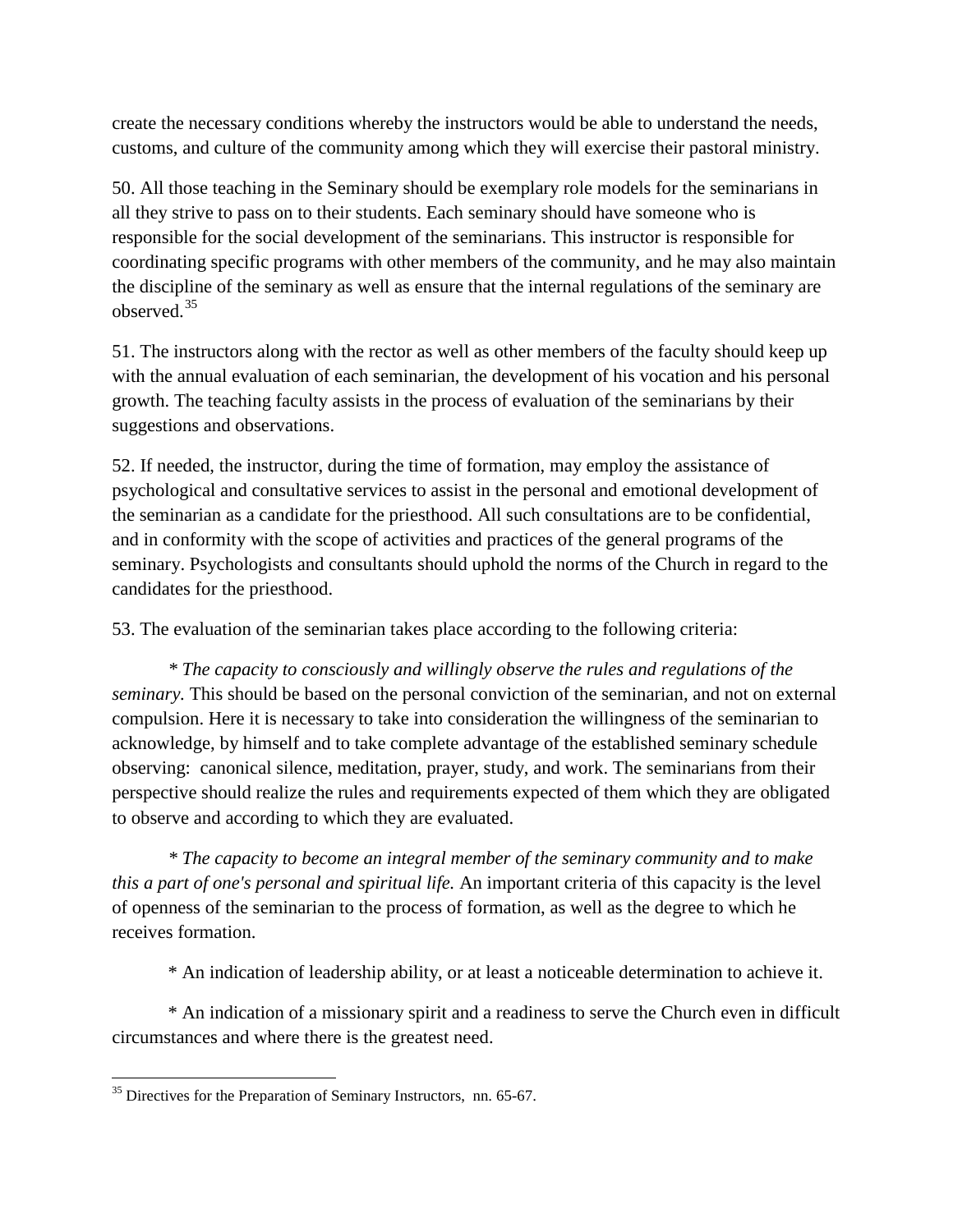54. The evaluation process should take place in an atmosphere of mutual confidence and respect so as to assist the continued personal development of the seminarian. In order that the evaluation process is objective and as thorough as possible, the greatest number of instructors should be involved as possible. The evaluation of students should take place several times a year. Once a year the evaluation process should take place in the presence of the entire teaching faculty. It is useful to invite to such discussions lay educators, whose observations may be valuable. Each seminarian is to be informed individually concerning the results of his evaluation.

55. In formulating their program for personal development, each seminarian should have the agreement of their spiritual director and guidance counselor. At the end of each quarter (semester), the results of each program must be evaluated. Such a self-evaluation aids in the discernment of the strong and weak characteristics of the seminarian, his good qualities and his development.

56. The evaluation of the seminarian's progress by the faculty, along with his self-evaluation has the same purpose: to encourage his growth in virtue and spiritual development. In the event that the candidate to the priesthood neglects self-improvement, the instructors should warn and admonish him, and in extreme cases, expel him from the seminary.

57. The evaluation proceedings are included in the annual written reports given to the diocesan bishop or the superior of the religious community. The yearly report should include a detailed evaluation in regard to the suitability of the seminarian to continue his studies at the seminary. The specific points of the report are: an integral faith, right intention, required knowledge, good reputation, moral virtues, the required physical and psychological state of health.<sup>[36](#page-24-0)</sup> The report should include the intention of the candidate in respect to choosing one's state in life: either the married life, or the religious (monastic) life. The seminary should take into consideration the period of the seminarian's summer vacation, and find suitable activities for them.

58. Every seminary, according to their cultural and pastoral context should have a developed program for the discernment of vocations, thus suitably preparing the seminarians for either the married or religious life in the priesthood, as approved by the presiding bishop.

59. Taking into consideration that within the tradition of our Church which includes the option for a married clergy, the eparchial bishop in conjunction with the seminary must provide for the adequate preparation of priest's wives. To be a priest's wife is a special vocation and gift from God. The Church community to whom God sends this gift, needs to ensure that it is developed, and fostered according to the cultural, social and communal circumstances of that particular eparchy.

<span id="page-24-0"></span> $\overline{\phantom{a}}$ <sup>36</sup> See: CCEC, canon 758.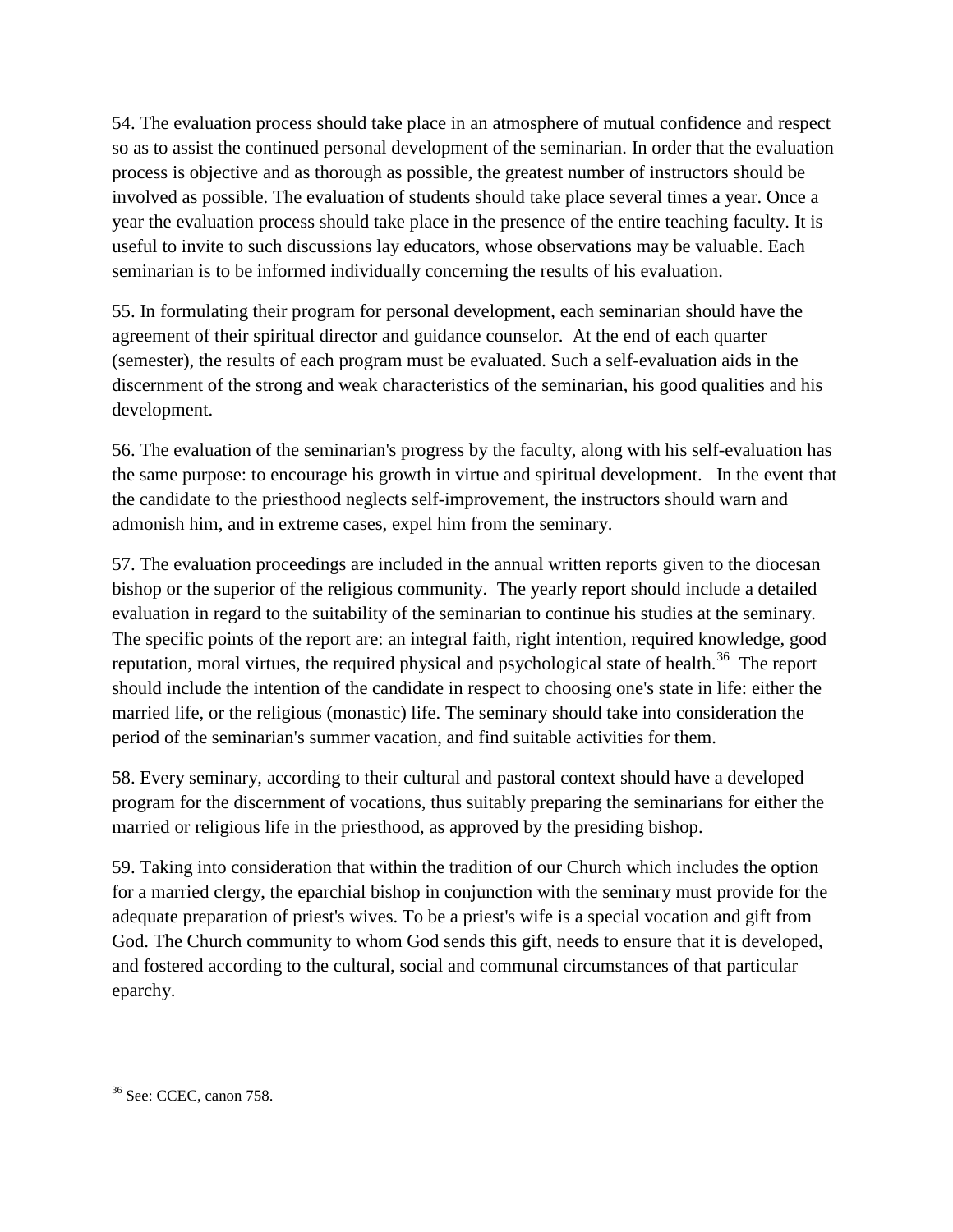## **SPIRITUAL FORMATION**

60. St. John Chrysostom writes: "For the office of the priesthood is executed upon earth, yet it ranks amongst things that are heavenly, and with good reason. For it was neither an angel nor an archangel nor another created power, but the Paraclete Himself that established that ministry, and commanded that men yet abiding in the flesh should imitate the function of angels."<sup>[37](#page-25-0)</sup>

61. According to the view of the holy fathers, the human person has a three-fold nature: spirit, soul, and body. The journey of man's attainment of the likeness of God (divinization) lies in the ongoing process of spiritualization. The seminary is that environment which provides all the necessary means for personal spiritual development of the seminarian. Although the young man comes to the seminary through the call of the Holy Spirit, nevertheless he still retains many weaknesses of the "First Adam" passions, egoism, ambition, etc. In the words of St. Paul, he is in the state of a "spiritual child". The foremost teacher and educator of that child is the Holy Spirit. Inspiring the seminarian with the call to the priesthood, and bringing him to the seminary, the Holy Spirit continues to watch over the development of the seminarian according to His plan.

62. The aim of spiritual formation is to assist the person in every moment of their lives so they are able to enter into a living relationship with God. Faith should be the foundation of life, and a person's life should express their faith. Spirituality is our union with Christ, which during the life of the person is directed by the Holy Spirit. Such a person's internal life is the image of the Blessed Trinity. (See: Romans 8, 14)

63. Spiritual direction at the seminary should take into consideration the difficulties of young men and from the beginning should be conducted in an atmosphere of kindness and love. On account of an atmosphere of love, the seminarian will be able to heal the wounds of sin and grow in virtue. Spiritual directors are to expound ascetical teaching appropriate to the spiritual state of the seminarian in accordance with the seminary schedule. Through this ascetical training, the seminarian is tried as gold in the furnace. Gradually the seminarian proceeds from the state of a "spiritual infant" to become a grown man "to the measure of the fullness of Christ", just as Christ experienced in his life journey - growing in to obedience to the will of the Father: "Father ... let not my will but Thine be done."(Mark 14, 36). Through prayer and liturgical life, culminating in the Communion of the Body and Blood of Christ, the seminarian grows to take up his cross, in the words of the apostle Paul, and receive "solid food" of Christianity. Becoming educated in the true spiritual freedom of the Son of God, the seminarian is more inclined to accept obedience to the Church and fellowship with other brothers in the seminary community. A sign of attaining spiritual maturity is the capacity to consciously assume one's state in life (married, single or

l

<span id="page-25-0"></span><sup>37</sup> See: St. John Chrysostom, *On the Priesthood*, III, n. 4.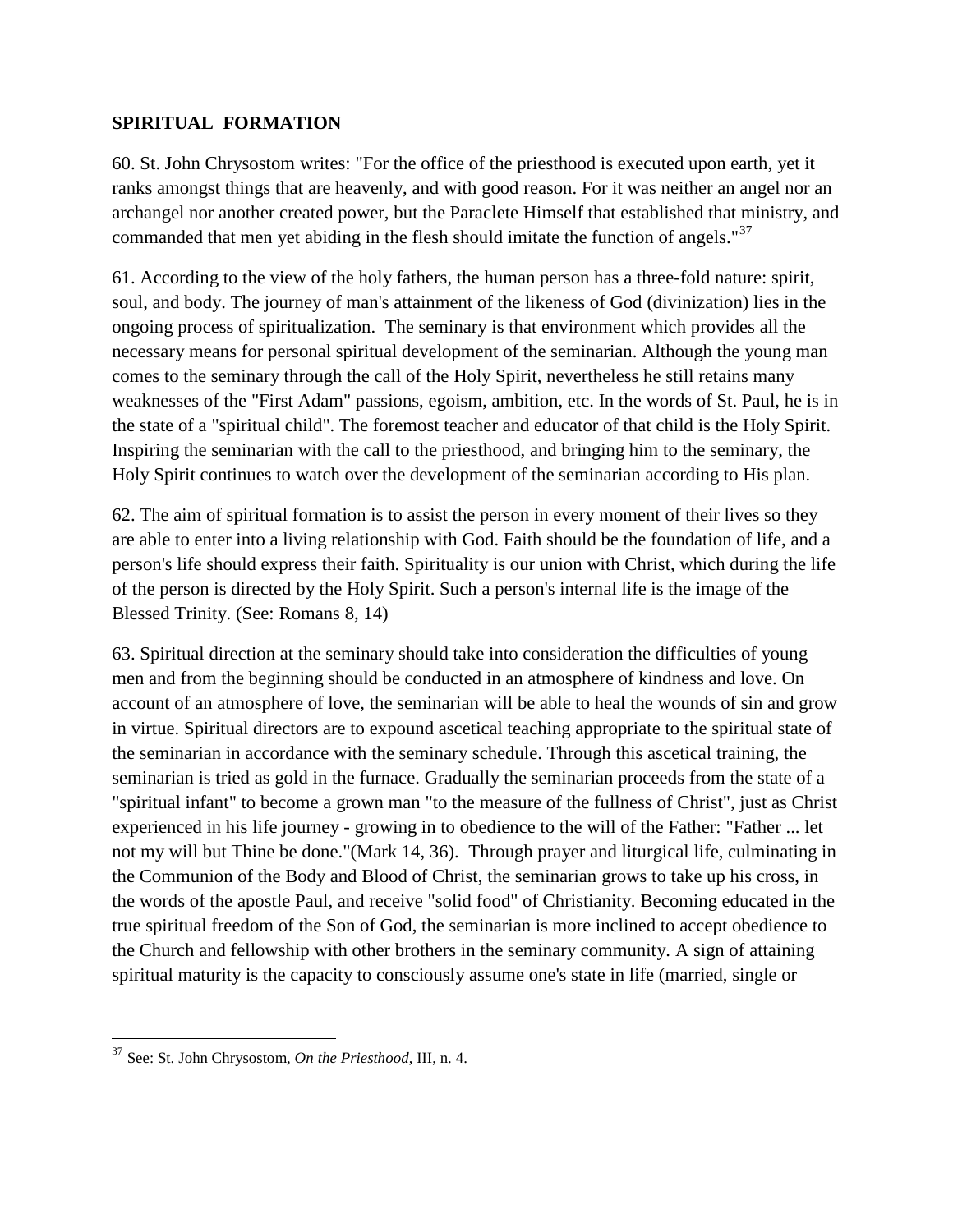religious). The seminary aids the person to better understand the life style of both priestly families, and of religious communities.

64. Years of seminary training of "discipleship in Christ" should lead those educated to spiritual fatherhood - a readiness to "give birth through the Gospel" to spiritual sons and daughters. The calling of the "spiritual father" is an external expression of personal maturity. The one who entered the seminary through the calling of the Holy Spirit and has grown in Christ - the Son of God, reveals to the world the image of the Heavenly Father - merciful, compassionate, and able to forgive. The holy mystery of the Priesthood contains in itself a solemn recognition on the part of the Church of the spiritual fatherhood of the seminarian who is a graduate of the seminary. In this manner, the seminary thus becomes the sphere of the activity of the Blessed Trinity in the life of the individual. As a consequence of this, the young person in the Holy Spirit, through the Son of God, is directed to the Father, he is personally sanctified, becoming "a new person". This enables him to perform the priestly mission of sanctification and the transformation of every creature initiating a spiritual and personal rebirth.

65. The meaning of spiritual formation lies in this, teaching the candidates to live the priesthood in an uninterrupted union with God the Father through His Son Jesus Christ in the Holy Spirit.<sup>38</sup> For future apostolic ministry, it is necessary to form from the beginning, "the heart of a disciple" which listens and learns. "Only the one who listens can be safely directed."<sup>[39](#page-26-1)</sup>

66. Life in communion with the Blessed Trinity is inseparable from communion with the Church - the visible icon of the Trinity. The spirituality of priests and those preparing for the priesthood, is at the same time Trinitarian, Christological, Pneumatological, and Ecclesial.

67. The spirituality, fostered in the seminary is connected with the priesthood. Through the sacraments, the seminarians take part in the paschal mystery of Jesus Christ along with the other members of the Church. They should also strive to become Christ-like the Head and Pastor of the Church, the great High Priest. The spirituality of the seminarians should lead them to the priestly, self-sacrificial way of Jesus, who gave his life a ransom for the many, the Good Pastor, who lays down his life for his sheep, "in order that they may have life and have it to the full," (Jn. 10:10), and the bridegroom who loves his bride, the Church, and "gives himself for her." Guided by the Spirit, "the pedagogue of Christ", the seminarians should follow the Teacher in His Paschal Mystery, and so be subservient to the Father, in order to become a spiritual father of their own flock.

68. The fruits of the Holy Spirit in the spiritual life of the seminarian are:

\*the ability to consciously remain obedient to the Church

l

<span id="page-26-0"></span><sup>38</sup> See: PDV, n. 45.

<span id="page-26-1"></span><sup>39</sup> See: St. Thomas A Kempis, *The Imitation of Christ.*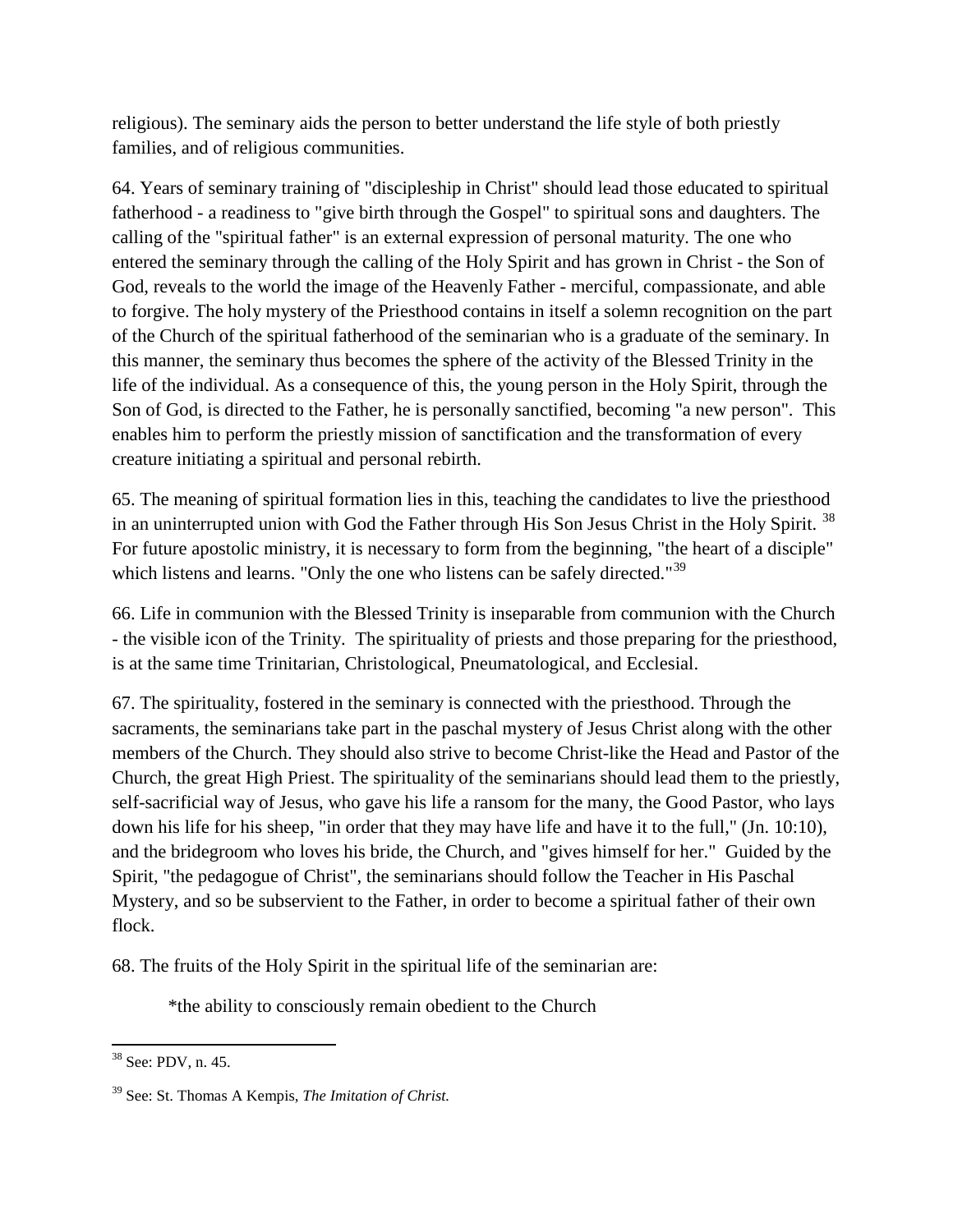\*the capacity for community life with others

\*the opportunity to know the various forms of community life: (religious, married, and friendship)

\*formation to become a spiritual father

\*formation of a disposition for continual growth in the spiritual life<sup>[40](#page-27-0)</sup>

69. The means of spiritual formation:

\*rule of prayer

\*liturgical life

\*assistance of the spiritual director

\*establishment of a center for formation of spiritual directors

\*ministry of the spiritual director: leader in prayer, listens to confessions, conducts regular meetings with the students, gives weekly conferences, organizes days of spiritual renewal (monthly), conducts retreats, (each semester - at the beginning of the school year)

\*formation of small prayer groups

\*common pilgrimages and prayer vigils

70. In order to fulfill the aims of spiritual direction, the Church needs to implement the following:

*\* to promote the integral spiritual development of spiritual directors themselves.* Today we are lacking people with spiritual experience, men of prayer, who can share their experiences with the youth, and give them adequate spiritual advice, and thus assist them to overcome any crisis on the way to become a priest. A center for the welfare of spiritual directors is yet to be established, where they would be able to share experiences, during their encounters, and coordinate approaches to spiritual formation within the seminaries of our Church.

*\* to hold regular encounters of spiritual directors for common prayer, under the direction of experienced directors as well as courses of instruction.* This need is based on unique requirements of spiritual directors. (they are enumerated in # 69)

*\* to nurture prayer life.* The rule of prayer of the seminary should reflect the rule of life at the seminary, and in order that those external requirements become accepted internally,

<span id="page-27-0"></span><sup>40</sup> See: CCEC, canon 346, §1-3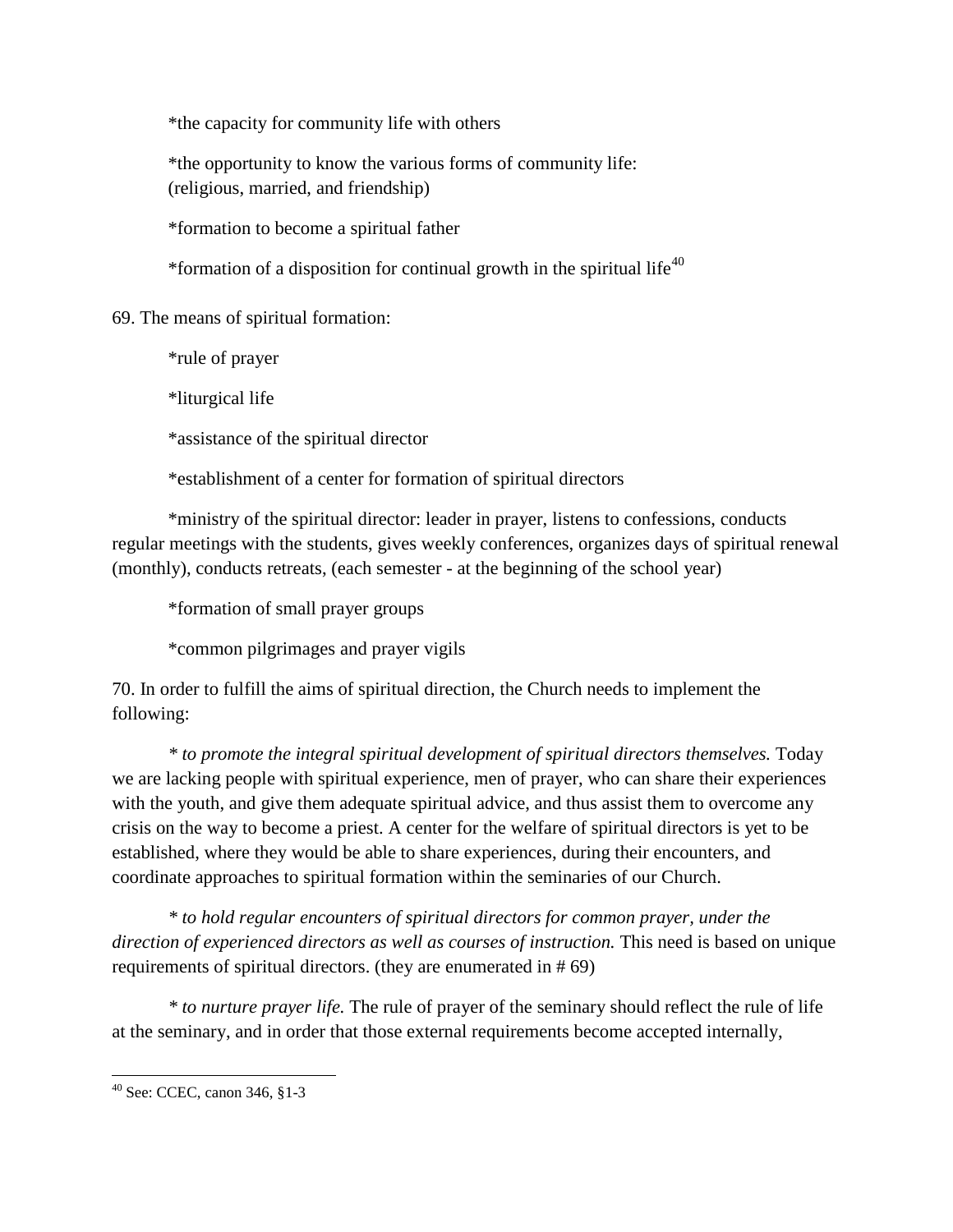personally. An indication of the development of a seminarian is his desire to find time for personal prayer. At times it is useful to conduct "prayer vigils", observing the entire rule of prayer found in the *Molytvoslov (Horologion)* inviting all who wish to participate. In this manner it is possible to form a prayer group in the seminary. The main topic of the weekly conversation of spirituality with the seminarians should be first of all the question of personal prayer. In order to facilitate such meetings, it is necessary that one spiritual director should not have more than fifty seminarians.

*\* to observance of the entire liturgical tradition according to the requirements of the Typikon, celebrated in Ukrainian and also in Church Slavonic, as well as the language of the country of residence.* The seminarians need to follow the theology of our liturgical traditions. The requirement of adhering to a stringent liturgical life will ensure the growth of a seminary community "from within", in order that the seminary reflect the community of the Church. In this way any problems connected with characters and temperaments can be overcome within the seminary.

Weekly conferences are to be conducted by the spiritual director for each group of students. These conferences are to be organized by theme, developing a line of thought according various stages. Common conferences for specific courses can be given by the same director. The aim of these conferences is to assist the seminarians in overcoming common problems. In addition to conferences, the spiritual directors need to organize days of spiritual renewal and spiritual exercises, (vigils, retreats), and pilgrimages for the seminarians.

71. "For the priest stands bringing down not fire, but the Holy Spirit, and he prays long not that fire may descend from heaven and consume the oblation, but that grace may descend upon the victim, and through it inflame the souls of all and render them brighter than silver fire-tried. Who then, unless he has completely lost his reason and senses, could despise this most awful ministry? Know ye not that the soul of man could not endure the fire of that sacrifice, but all would have utterly perished were it not for the abundant assistance of the grace of God?" <sup>[41](#page-28-0)</sup>

The Divine Liturgy is celebrated in the seminary daily, and is the source and summit of the life of the Church. The Liturgy is the primary example of the seminary community, which liturgically nurtures the students in the atmosphere of Kievan piety, that is faithfulness to the liturgical traditions of the Ukrainian Greek Catholic Church.<sup>[42](#page-28-1)</sup>

72. All the priests of the seminary should maintain liturgical purity and promote devout liturgical singing. During their stay at the seminary, the students maintain the rule of prayer.

<span id="page-28-0"></span><sup>41</sup> St. John Chrysostom, *On the Priesthood*, III, n. 4.

<span id="page-28-1"></span> $42$  See: CCEC, canon 346 §1-3.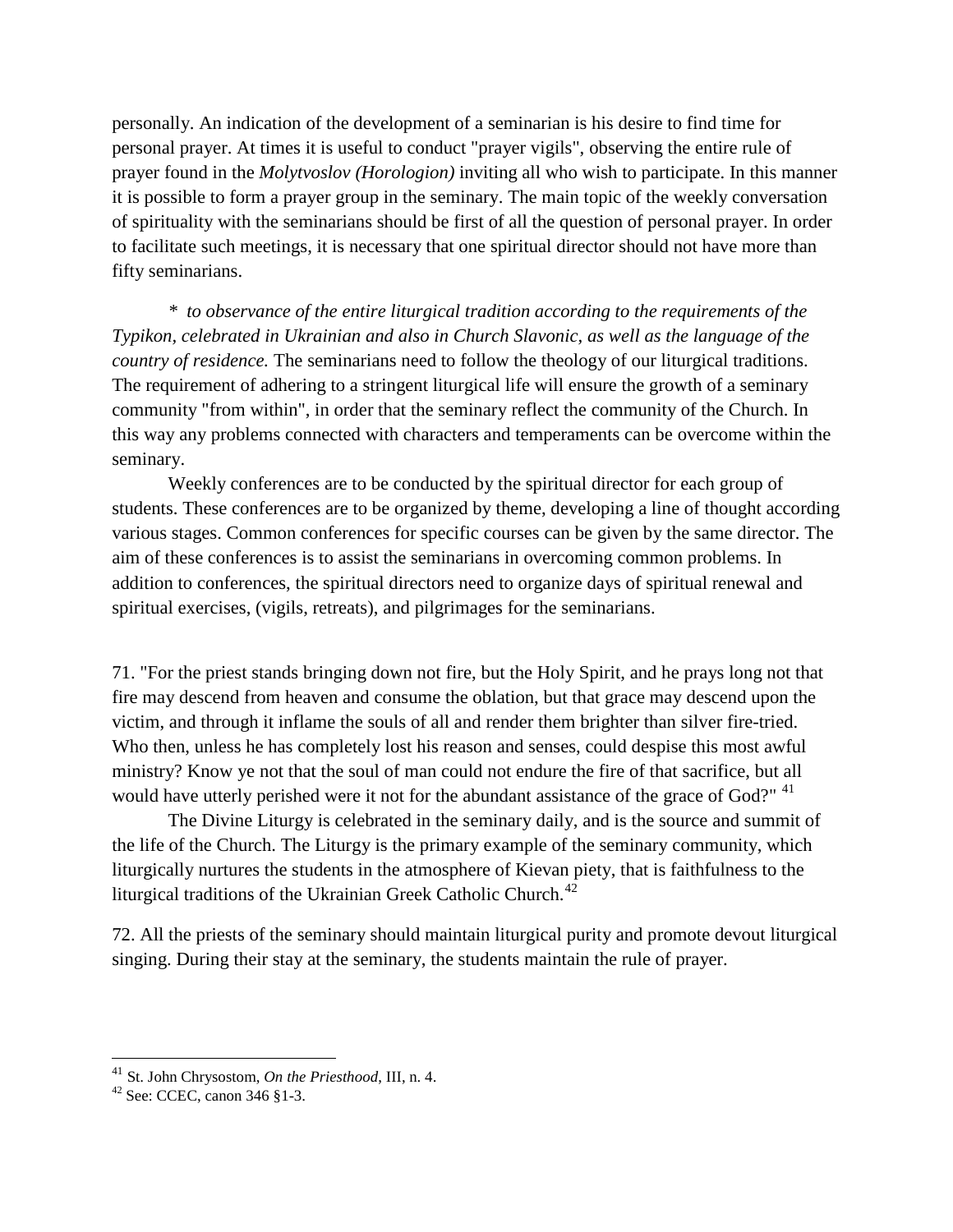73. To facilitate the hearing of confessions and the conferences of the spiritual director, the students are to be present as required by the spiritual director.<sup>[43](#page-29-0)</sup> Every seminarian should have a regular confessor who can become the spiritual director of the seminarian, to whom the seminarian would be able to completely open his conscience. It is to be noted that every candidate to the priesthood may freely choose his confessor and spiritual director.

74. During the time of spiritual exercises (retreat), silence and solitude should be maintained. Prayer is to be conducted peacefully, and according to the rhythm of seminary life.<sup>[44](#page-29-1)</sup>

75. Seminarians are to meet regularly with their spiritual director, at least once a month. They may choose one among the spiritual directors available at the seminary. Spiritual directors are to have a suitable preparation and adequate experience. These priests are presented by the rector and approved by the bishop. The vocation of the spiritual director is to come to know the heart of the seminarians and guide them to make their decision to become a priest.

# **Intellectual Formation**

76. There is a close working relationship between the spiritual directors and the instructors of the seminary. A seminarian comes to understand the spiritual life by means of reason, for the basis of the spiritual life is theologizing - *credo ut intelligam* (I believe, in order to know). "Intellectual formation ... is a fundamental demand of the human intelligence by which one "participates in the light of God's mind" and seeks to acquire a wisdom which in turn opens to and is directed toward knowing and adhering to God." <sup>[45](#page-29-2)</sup>

77. The theological studies of the seminary continue the catechesis and mystogogy, which are a part of the faith journey of each Christian. Theology has an apostolic and missionary character, it is to serve the Church, and exists "for the salvation ... of brothers and sisters."

78. In the seminary, the intellectual formation of the students leads to the deepening of their understanding of the mysteries of the faith and also promotes their success in priestly ministry. The prerequisites of this understanding are an intellectual maturity, and a well balanced course of studies.

The general aim of intellectual formation at each stage of development is to possess well rounded knowledge in general, to know one's culture, to understand the way of thinking in contemporary society, to have a comprehensive knowledge of God's revelation and to be able to

<span id="page-29-0"></span> $\overline{\phantom{a}}$ <sup>43</sup> Ibid., canon 347 §2, 4.

<span id="page-29-1"></span><sup>44</sup> Ibid., canon 346 §1,6.

<span id="page-29-2"></span><sup>45</sup> See: PDV, n. 51.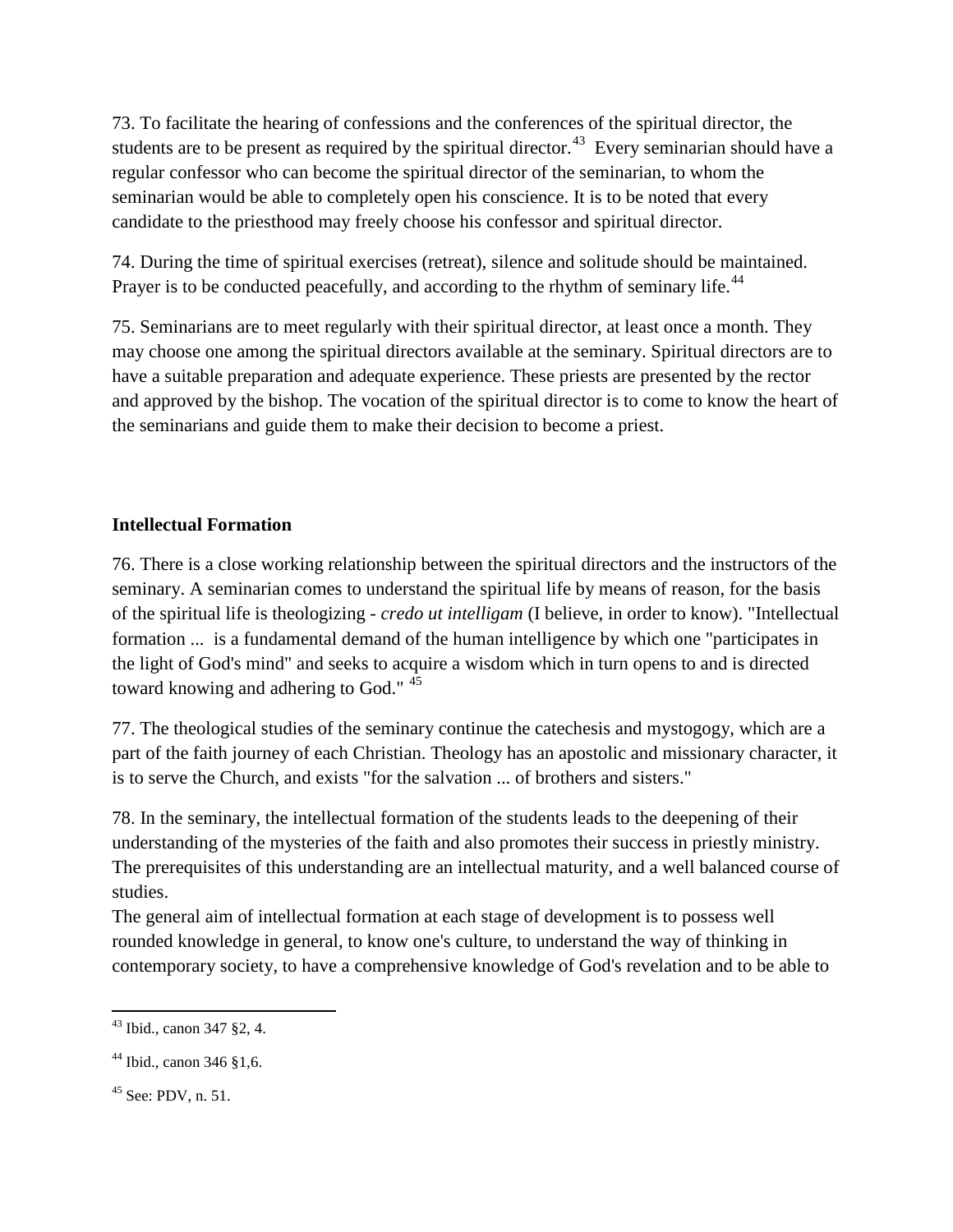pass this knowledge on to the greatest number of people. In order to assure success in ministry, one's intellectual development must continue after finishing the course of studies at the seminary.

79. Developing the gift of human reason, the intellectual formation of the seminarian is complemented by common sense and spiritual formation which prepares him for the ministry to one's brothers and sisters in the faith. On account of their intellectual formation, seminarians not only come to profoundly know the truths of the Christian faith, but they are also able to explain and defend them. This enables the seminarians to know the Lord in His works according to the apostolic tradition of the Christian faith. Learning theology enables the priests to be authentic teachers of the faith and competent in their pastoral ministry.

80. The Synod of Bishops of the Ukrainian Greek Catholic Church of the Kievan-Halych Metropolia have authorized a common educational program for the formation of clergy in the UGCC for seminaries and higher institutes of learning.<sup>[46](#page-30-0)</sup> According to this program, the seminarians need to know contemporary culture, corresponding to specific needs of that place and time, and obtain a broad and fundamental knowledge of clerical studies. Entrusted with a comprehensive understanding of the faith and strengthened by the light of Christ the Teacher, they will be able to successfully enlighten their contemporaries and be ministers of the truth.<sup>[47](#page-30-1)</sup>

81. The intellectual formation of seminarians in every country needs to follow the requirements of that country of residence, the requirements of the local Church, according to the standards prescribed by the Apostolic See, and elaborated by the Holy Father John Paul II, in the Apostolic Constitution on Catholic Universities and faculties *"Sapientia Christiana."* On account of this, it is useful to visit institutes of Catholic learning, philosophical-theological institutes, of that country or in other countries. Therefore the ideal situation is to conduct the academic program of instruction within the seminary, along with the rule of prayer and the internal discipline of the seminary.

82. The intellectual formation of the seminarian takes at least a full six years, and is proceeded by and preparatory introductory course.<sup>48</sup> The teaching of philosophy is complemented by general academic courses, and the learning of classical and foreign languages.<sup>[49](#page-30-3)</sup>

83. History and academic courses are to be taught at the seminary in order that the seminarians, through intellectual analysis will be able to distinguish truth from falsehood, and easily associate with intellectuals.<sup>[50](#page-30-4)</sup>

<span id="page-30-4"></span><span id="page-30-0"></span><sup>46</sup> See: Decisions and Directives of the Synod of Bishops of the UGCC, 1989-1997, Lviv: *Blahovisnyk,* 1988, 29; (*Blahovisnyk of the Major Archbishop of the UGCC*, n. 1, Lviv 2001), 86.

<span id="page-30-1"></span><sup>47</sup> See: CCEC, canon 347.

<span id="page-30-2"></span><sup>48</sup> See: *Ibid.,* canon 348 §1; see: PDV, n. 56.

<span id="page-30-3"></span><sup>49</sup> See: *Ibid.,* canon 349, §1.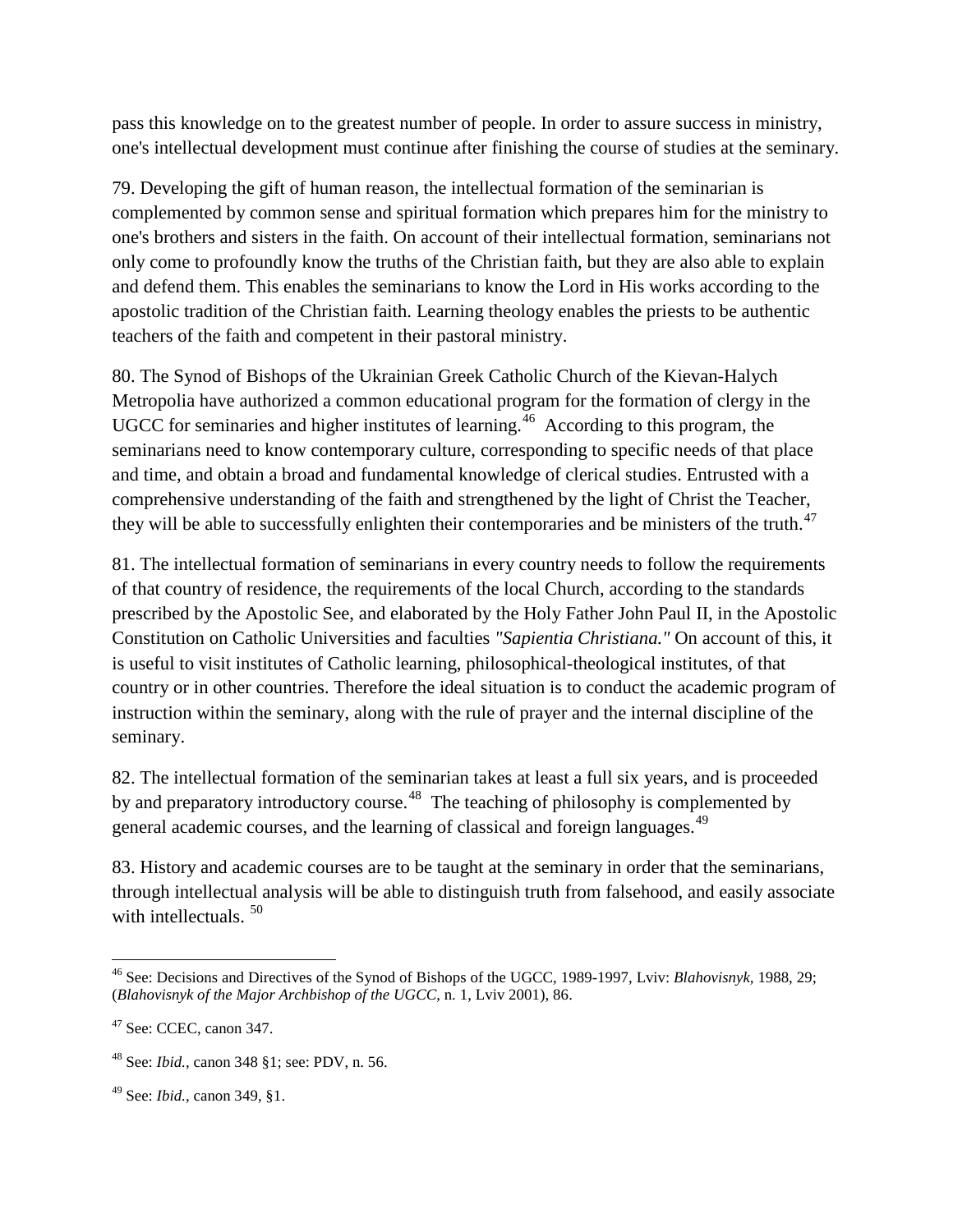84. Theological courses are to be taught in the light of the Christian faith, in order that they may promote the personal integrity of the seminarian. The intellectual formation of every seminarian must be closely connected to the liturgical and spiritual life of the Church.<sup>[51](#page-31-0)</sup>

85. Every seminary instructor must have the authorization from the presiding bishop to teach, and be a specialist in their field of study.<sup>[52](#page-31-1)</sup> Fulfilling an important role in the process of intellectual formation, instructors should strive themselves to be enlivened by the faith, and encourage their students to have the desire to be zealous ministers of the Gospel and teachers of the people of God.

86. Instructors should manifest in their lives how their knowledge, particularly theological knowledge, is a spiritual heritage, a treasure which enlightens and reflects the Christian life. "In this way, instruction ought to be that knowledge which reflects a person's faith and prayer life, coexisting both as an understanding and celebration of the mysteries of faith. One of the fundamental characteristics of seminary instructors in addition to their knowledge and teaching skills is their ability to be a convincing witness of the faith." <sup>[53](#page-31-2)</sup>

87. Seminary instructors should have the following qualities (characteristics):

\*be a practicing (believing) Christian

\*teach in accordance with the doctrine of the Catholic Church

\*be a witness of the faith in one's personal life

\*be proficient in one's field of study

\*combine an upstanding moral life along with a profound liturgical and spiritual life [54](#page-31-3)

88. So as to ensure a suitable level of intellectual development of future priests, each seminary is to have a library with a substantial collection of material. In addition, instructors need to encourage seminarians to write various papers; to encourage the formation of societies, and to promote academic cooperation among the seminarians.

89. Every seminary instructor is also to be a mentor. He has the responsibility to further the intellectual ability of every student, foster a love of books, encourage new research, assure the

l

<sup>50</sup> See: *Ibid.,* canon 349.

<span id="page-31-0"></span><sup>51</sup> See: *Ibid.,* canon 350 §1-2.

<span id="page-31-1"></span><sup>52</sup> See: Ibid., canon 351.

<span id="page-31-2"></span><sup>&</sup>lt;sup>53</sup> Directives for the Preparation of Seminary Instructors, n. 46.

<span id="page-31-3"></span><sup>54</sup> See: Decree on Priestly Formation: *"Optatam totius",* Documents of the Second Vatican Council, n. 2.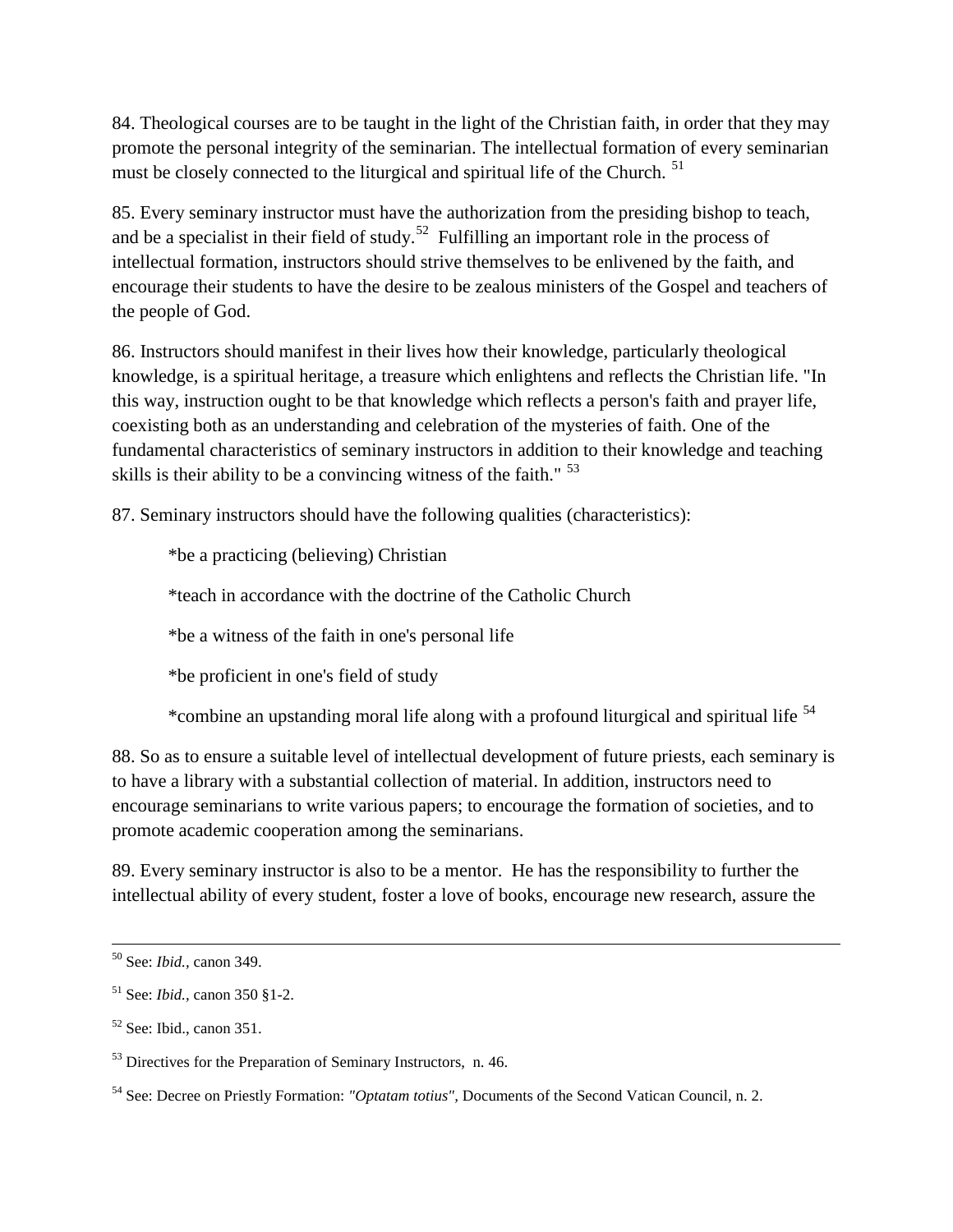proper use of theological terminology, and to ensure that each student can clearly express his ideas in writing.

90. Furthermore, instructors are to continue their own intellectual development, conduct scholarly research, participate in various conferences, forums, symposiums, so that the students, encouraged by their example, would continue to pursue knowledge and expand their outlook.

# **PASTORAL FORMATION**

91. Pastoral formation is the aim and verification of the effectiveness and the quality of the entire formation process. "The whole formation imparted to candidates for the priesthood aims at preparing them to enter into communion with the charity of Christ the good shepherd. Hence their formation in its different aspects must have a fundamentally pastoral character." <sup>[55](#page-32-0)</sup>

92. The goal of pastoral formation is the creation of a genuine "pastoral heart" within the candidate, a compassionate heart which can feel all the pain and problems of those souls entrusted to its care, capable of understanding and finding that type of priestly ministry which best corresponds to the needs of the people of God. St. Gregory the Theologian said:

"For, to rule men, the most variable of all animals, seems to me the art of arts, the science of sciences. This appears when we compare the curing of souls with the curing of bodies. The aim of the physician is to give health to a body destined to corruption, a health which is ever uncertain and is an indifferent possession. This becomes clear when we compare the healing of the body with the healing of the soul and to think how much more important is the soul, how much greater attention it requires, and to what it is called. Medicine is concerned with the body, with the physical, that which is inescapably destined to dissolution and all that awaits it; even when through aid of medical science the victory over its demise is only temporary; for either through illness or age, the body will fail, and be overcome by the forces of nature because its inherent limitations cannot be overcome. Pastoral service however is concerned with the soul which comes from God and is spiritual, and participates in a higher realm, to which it aspires even when it is associated with the body." [56](#page-32-1)

93. The Program of pastoral formation should help the seminarian attain the following qualities:

\*a pastoral awareness of the needs of the faithful

\*the capacity to work in various situations

\*the ability to conduct missionary work

<span id="page-32-0"></span>l <sup>55</sup> See: PDV, n. 57.

<span id="page-32-1"></span><sup>56</sup> Gregory Nazianzus, *Dignity of the Priesthood,* 16-18, 26, 28-34.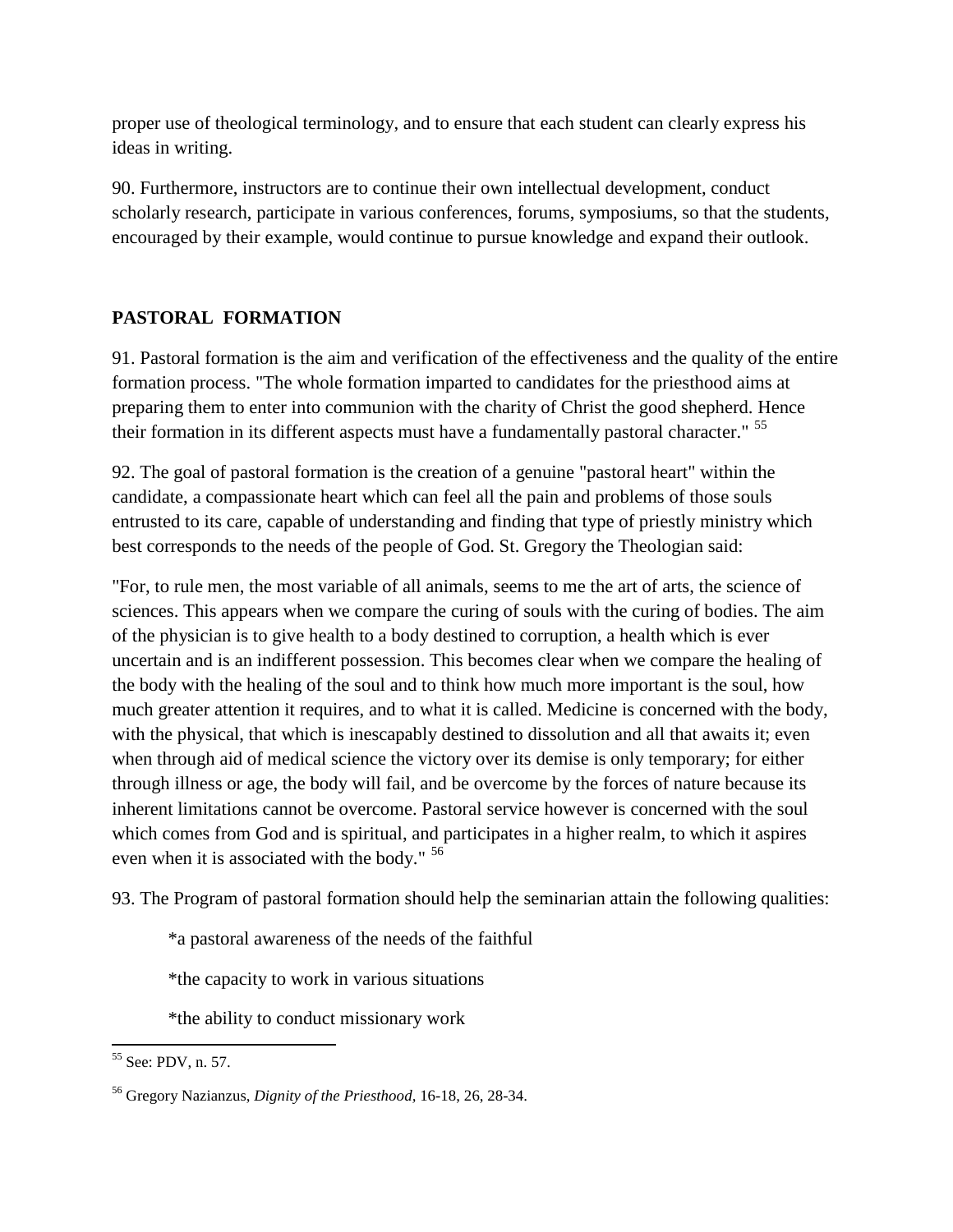\*a love of God and neighbor

\*compassion for the poor and needy

\*consideration for others including self-sacrifice

\*the ability to strengthen family, community and parish relationships

\*zeal for evangelization

\*cooperation with one's bishop

\*leadership

\*competent pastoral administration [57](#page-33-0)

94. Every seminary is to have its own program of pastoral formation and is responsible for the pastoral education of the seminarians. The scope of the program of pastoral formation corresponds to the pastoral context in which the candidate will be working.

The means by which the candidate can develop proficiency in pastoral ministry is by participation in following programs:

\*catechetical \*pedagogical \*chaplaincy \*missionary \*homiletic \*liturgical \*mass-media

95. Pedagogical experience is to be organized under the direction of an experienced teacher, from whom the seminarian can learn how to prepare classes for students of various ages, and learn how to teach effectively. These exercises should be preceded by a course on the theory of pedagogic and developmental psychology.

96. Catechetical exercises give the seminarian the opportunity to use his knowledge, and during the time of instruction become a "catechist". Experienced catechists should teach the seminarians

<span id="page-33-0"></span> $\overline{\phantom{a}}$ <sup>57</sup> See: CCEC, canon 353.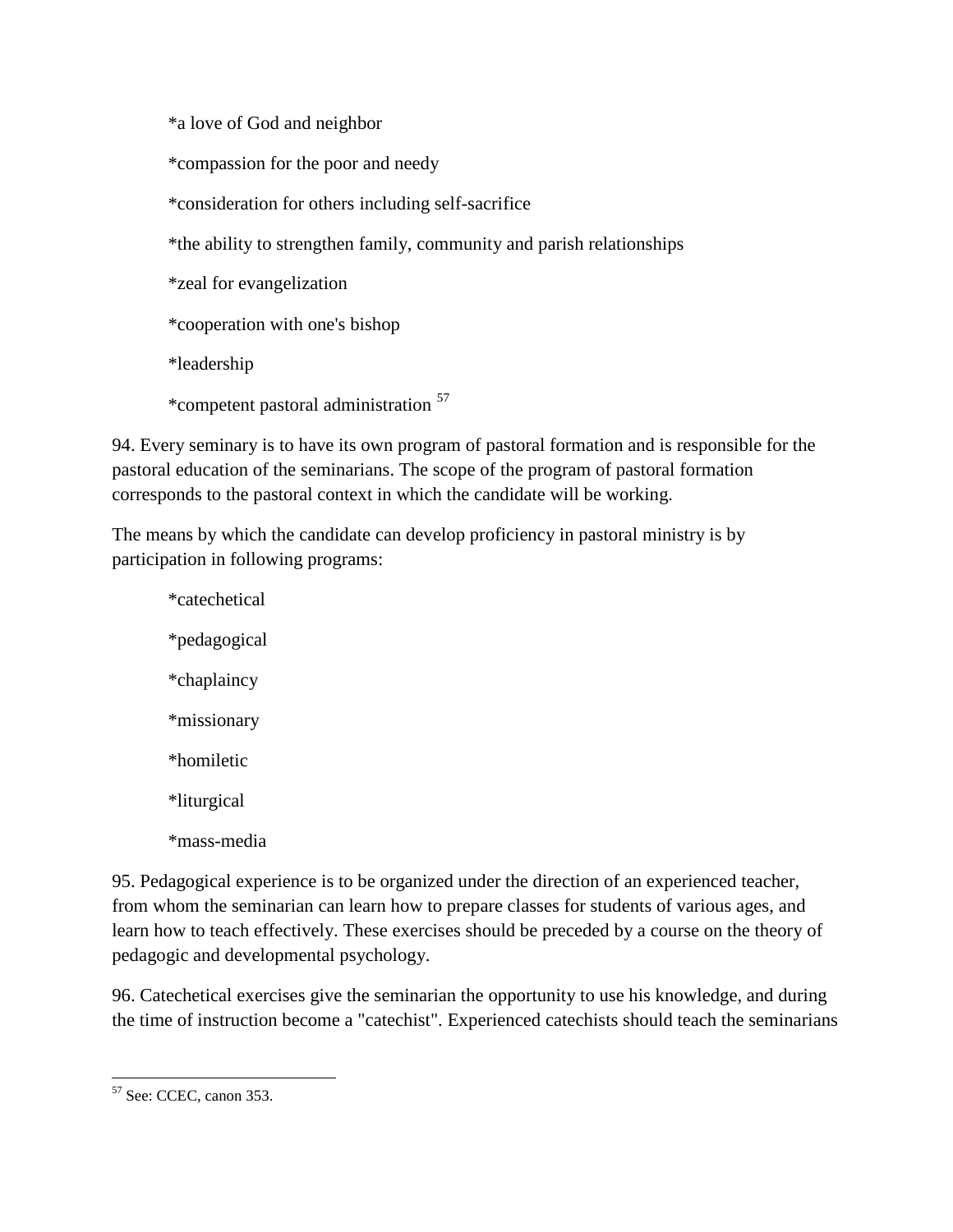how to implement and perfect the catechetical programs of our Church, including various means of contemporary catechesis.

97. Chaplaincy exercises give the seminarians experience with:

\*work with the handicapped (physically challenged)

\*academic chaplaincy

\*prison chaplaincy

\*military chaplaincy

\*hospital chaplaincy

\*youth chaplaincy

\*chaplaincy of professional organizations

During the period of seminary education, the student should experience various types of chaplaincy service: work with the handicapped, with the elderly, the sick, youth delinquents, prisoners, and those in military service, etc. It is very important that the seminarians meet with professionals who have had personal experience in these fields and can suggest effective methods which can be employed in pastoral ministry. The seminarians ought to have daily chaplaincy exercises. These are to aid them in their personal experience of ministry and to be recorded in their records.

98. An important element of pastoral education is the development of a missionary spirit and to gaining experience in performing missionary work and in evangelization. This type of service is to be based on a study of how missionary work is to be conducted, and thus prepare the students for practical missionary activities. It is important for the seminarians to have contact with priests who have had experience in working in the missionary field, and have the opportunity to visit missionary territory.

99. Homiletic instruction should give the future priest the ability to explain and elucidate the various situations and problems of contemporary life in the light of the Gospel of Christ. After having profoundly experienced the power of the word of God, the candidate for the priesthood should thus be able to explain in a clear and concise manner, according to the needs of the people entrusted to his care, how the word of God relates to their own lives, and their experience of God.

In his sermons, he is to be humble and not discourage them for lack of attendance and expect immediate results. St. John Chrysostom calls: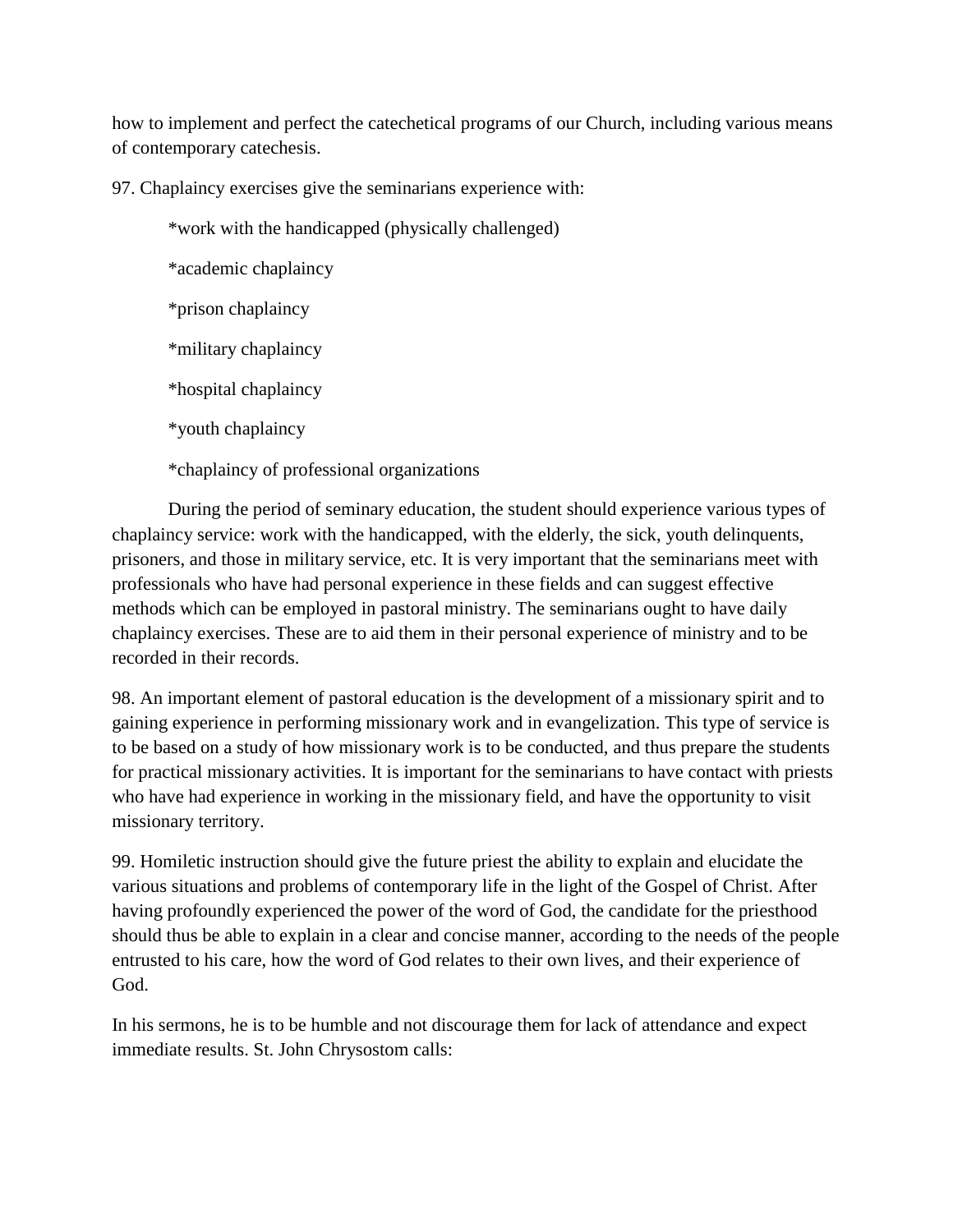"By the grace of God, I wish that our words had a greater effect! If however, our listeners remain in their sins, even after our exhortations, we never fail to give them good advice: fountains continue to be a source of water even if no one comes to drink, springs continue to flow even if no one draws water from them, rivers continue to flow even if no one drinks from them. In the same way, preachers, even when no one listens to them, continue to reveal to all, that with which they are filled. We are entrusted with the ministry of the word given to us by the Divine Lover of mankind, never to end our ministry, not to stop announcing, regardless whether anyone listens to us, pays attention, or not ... and I, convinced in my conscience, until my last breath, whether anyone is listening or not, as long as God wills that I remain alive, that I will continue this ministry, and do all that has been entrusted to me.<sup>[58](#page-35-0)</sup>

100. Upon the completion of formation, the director of these exercises is required to write a report on each seminarian, indicating his strengths and weaknesses as a future pastor. On the basis of these observations, the rector of the seminary recommends to the presiding bishop whether to admit the candidate to these or other fields of pastoral ministry.

# **IV. CONTINUING FORMATION OF THE PRIEST**

"There are some who because they love earthly privileges more than their flock, rightly forfeit the name of shepherd. For his is to be called not a shepherd, but a hireling who feeds his flock from the Lord from no love of them but for earthly gain. A hireling is one who holds indeed the place of a shepherd but seeks not for the riches of souls. He desires only worldly favors and takes delight in the dignities of his office. While he is here, in spite of the obligations of his office, he is to be found along that for which he is searching. In the future he will be removed as pastor (of the Lord's) flock." <sup>[59](#page-35-1)</sup>

101. The ordinary bishop is responsible for the continuing formation of the clergy in his eparchy. He is concerned with the personal, spiritual and intellectual formation of the clergy, and also assists the priests to learn new and more effective means of pastoral ministry. In the document *"Pastores dabo vobis"* it is written: "While every moment can be an "acceptable time" (2 Cor. 6:2) for the Holy Spirit to lead the priest to a direct growth in prayer, study and an awareness of his own pastoral responsibilities, nevertheless there are certain "privileged" moments for this, even though they may be common and prearranged." <sup>[60](#page-35-2)</sup>

102. Various opportunities for the continuing education of the clergy:

<span id="page-35-0"></span> $\overline{\phantom{a}}$ <sup>58</sup> John Chrysostom, Sermon on Lazarus, 1, 1-4.

<span id="page-35-1"></span><sup>&</sup>lt;sup>59</sup> St. Gregory the Great, Sermon on the Second Sunday of Easter.

<span id="page-35-2"></span> $60$  See: PDV, n. 80 §1.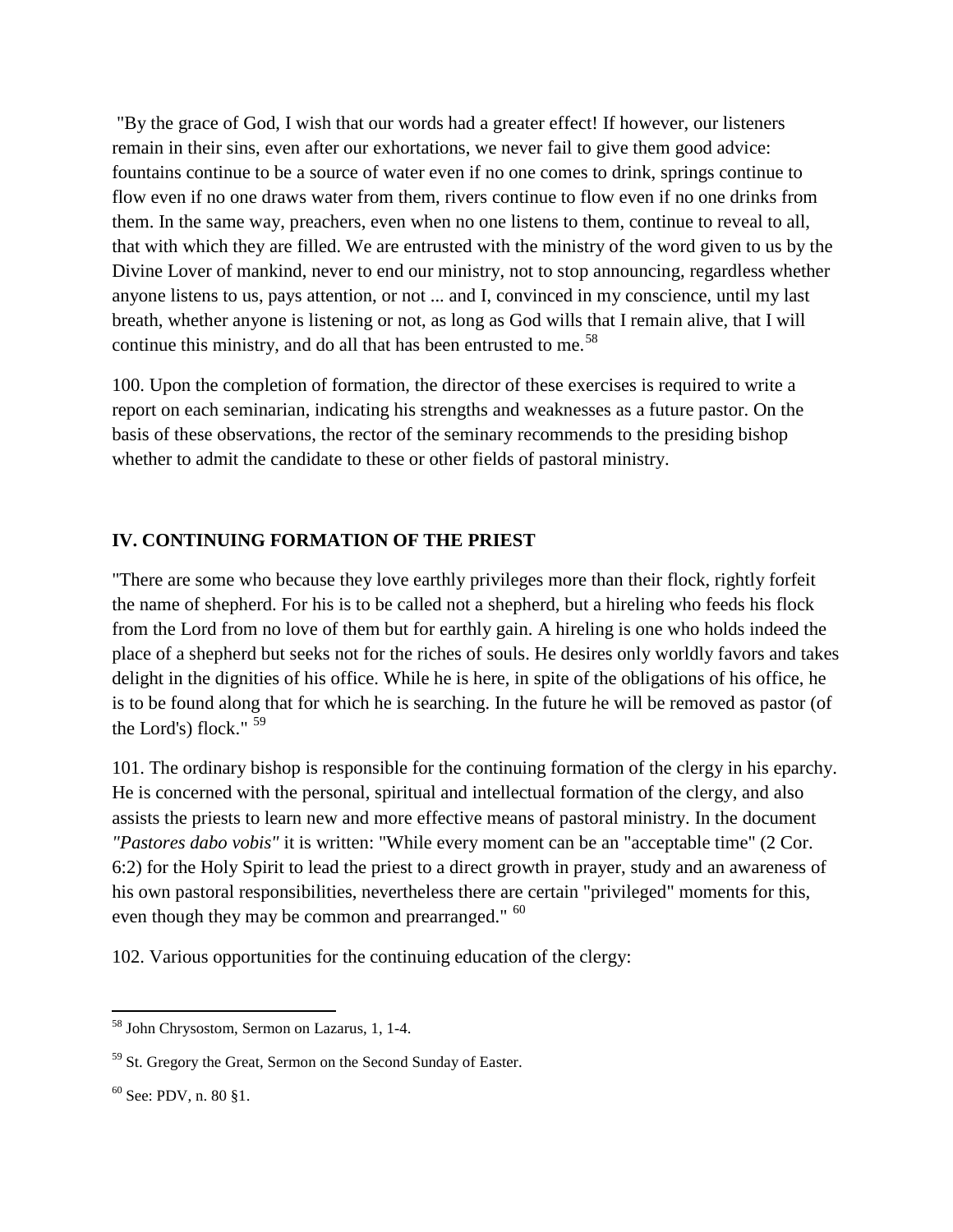\*Meetings of the bishop with his priests, during which the participants discuss various questions in respect to the life of the Church. The bishop may appoint a priest to be responsible for the continuing formation of the eparchial clergy.

\* Clergy Days, during which the clergy will have the opportunity to deepen their understanding of the various branches of theology as well as current pastoral questions. This can take place at a seminar, a study group with the proper methodology, including the active participation of those present, or "Clergy Days" (two or three days) at the beginning and at the end of the liturgical year. The ordinary bishop provides for the establishment of an institute for the ongoing formation of the clergy. For the implementation of these encounters, the bishop can call upon the assistance from higher theological institutes.

103. The basic subjects, necessary for the continued spiritual formation of the clergy are:

- \*theology of the priesthood
- \*biblical theology
- \*dogmatic theology
- \*moral theology
- \*liturgical theology

\*history of the UGCC in the context of universal history of the Catholic Church

\*Code of Canons of the Eastern Churches

\*Pastoral theology

\*heretical denominations, and new religious movements

104. It is necessary to organize monthly days of spiritual renewal and a yearly retreat for the clergy. The importance of the presence of the bishop is to foster encounters of mutual cooperation among the priests.

105. The future priest must realize that his formation does not conclude when he graduates from the seminary, but lasts throughout his lifetime.

106. The newly ordained priest requires the personal attention of the bishop, who should offer him the necessary support he requires. The first pastor of a newly ordained priest should be sensitive and aware of his needs, and assist him with the advice he needs. Every newly ordained priest needs to have adequate spiritual direction.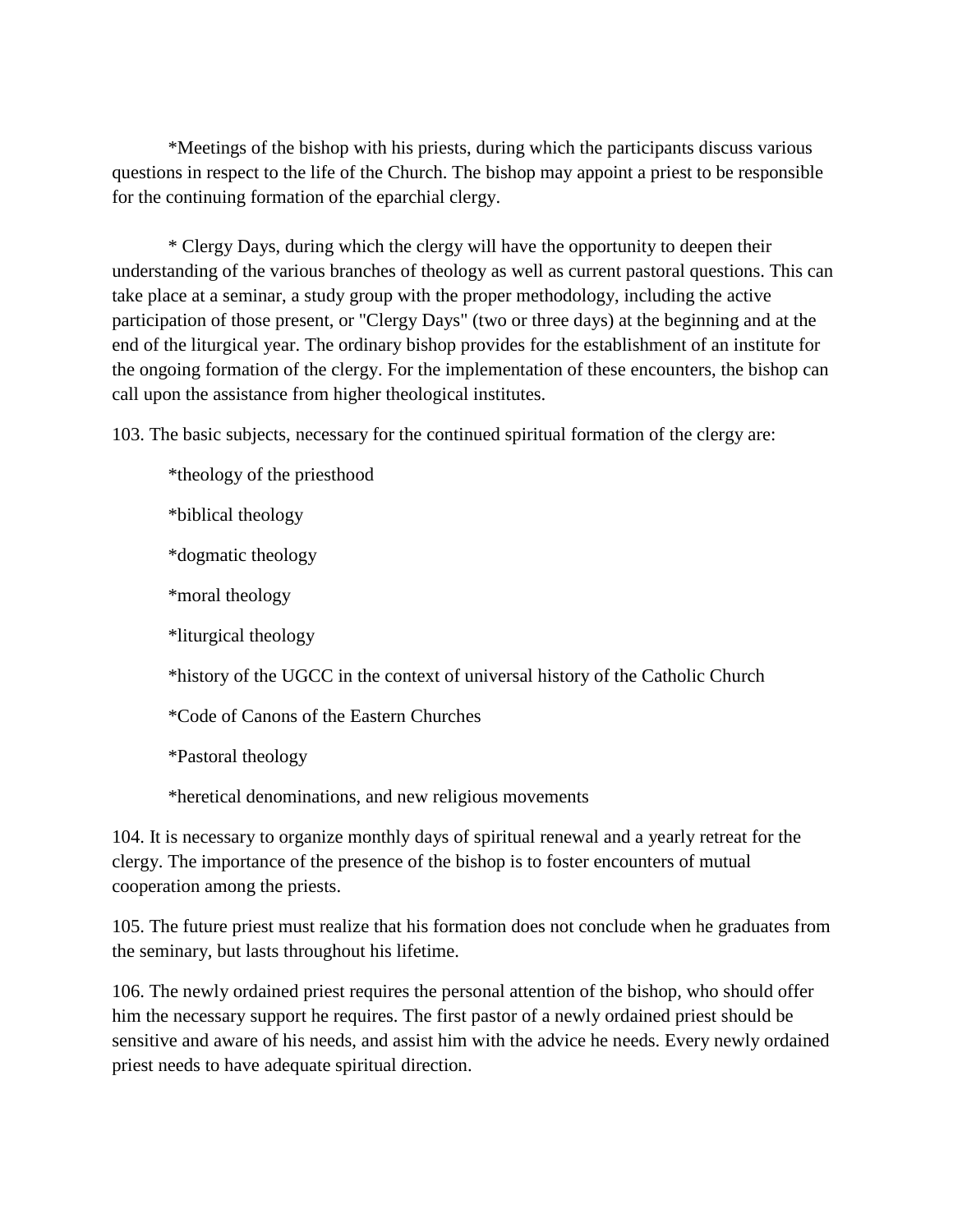# **V. CONCLUSION**

107. The Church is most grateful to all those who have participated in the work of priestly formation. She is confident that this mission will continue on successfully in the third millennium. The Synod of Bishops expects that the publication of the document: "Directives for the preparation of Candidates for the priesthood in the UGCC" will achieve these ends.<sup>61</sup> Christ the Good Pastor always calls disciples to follow Him: "Come to me and I will make you fishers of men." (Mt. 4,19).

<span id="page-37-0"></span><sup>61</sup> Patriarchal Synod of the UGCC has taken as a basis for this document: "Program of Priestly Formation", Washington, DC: United States Conference of Catholic Bishops, 2006.